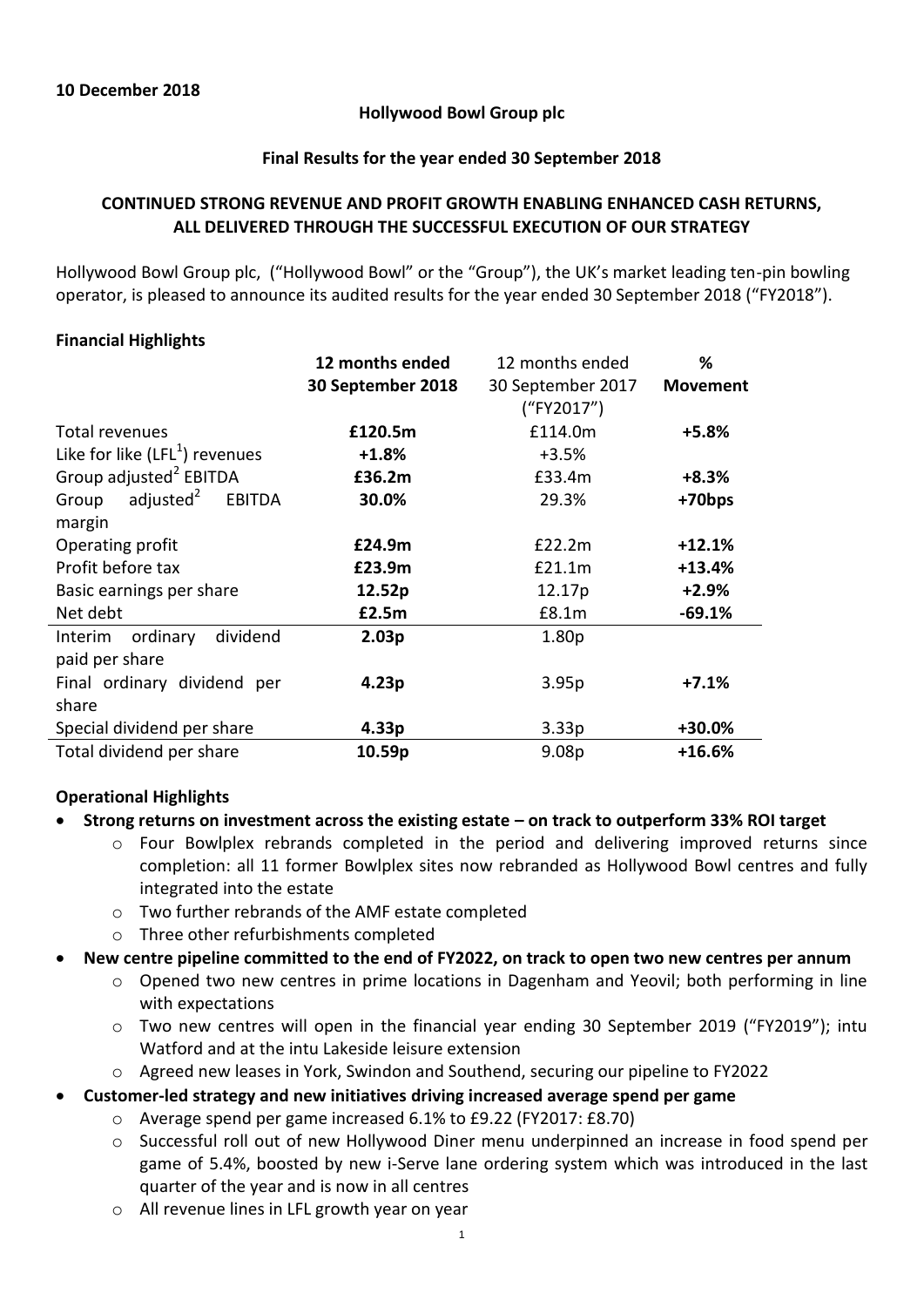### **Strong cash generation underpinning £15.9m of cash return to shareholders**

- o Total ordinary dividend for FY2018 of 6.26 pence per share (FY2017: 5.75p)
- o Special dividend of 4.33 pence per share (FY2017: 3.33p)
- o Total dividend for the year of 10.59 pence per share (FY2017: 9.08p)
- o Since IPO in September 2016, the Company will have returned a total of £29.8m to shareholders, including for the year FY2018, representing 12.4% of the Company's market capitalisation at IPO

#### **Stephen Burns, Chief Executive of Hollywood Bowl Group, commented:**

*"I am very pleased with the Group's full year performance. Operating our business in line with our customer led strategy has delivered another strong revenue performance which, combined with our continued focus on cost management, has resulted in a year of record profits and significant operating cash generation. The investment into our high quality portfolio of 58 profitable centres continues to deliver significant, above target, returns. Our new centres are performing very well and we have secured a strong pipeline of new openings that will further enhance the quality of our portfolio.* 

*We will continue to invest in the overall quality of our estate, in technology initiatives that enhance our industry-leading proposition and in initiatives to attract and retain only the very best talent, all with a view to continually improving the experience for our customers.* 

*In line with our capital allocation policy outlined in our FY2017 results, we are pleased to announce a special dividend for the second consecutive year. Together with the total ordinary dividend, this equals a proposed £15.9m return to shareholders for the year, all funded through internally-generated cash flow. This will mean that since IPO, we will have returned a total of £29.8m to shareholder in the form of dividends."*

- 1 LFL revenue is defined as total revenue excluding any new centre openings from the current financial year until they are LFL (FY2018: £4.9m) and closed centres from the current or prior year and is used as a key measure of constant centre growth.
- 2 Group adjusted EBITDA (earnings before interest, tax, depreciation and amortisation) reflects the underlying trade of the overall business. It is calculated as operating profit plus depreciation, amortisation and any exceptional costs, and is considered by Management to be a measure investors look at to reflect the underlying business. The reconciliation to statutory operating profit is set out in the Finance Review section of this announcement.

### **Enquiries:**

### **Hollywood Bowl Group**

Steve Burns, Chief Executive Laurence Keen, Chief Financial Officer Mat Hart, Chief Marketing and Technology Officer

### **Tulchan Communications**

James Macey White Elizabeth Snow Amber Ahluwalia

via Tulchan Communications

+44 (0) 207 353 4200

### **CHAIRMAN'S STATEMENT**

#### **Relentless focus on our purpose**

I am very pleased to say that this has been a year of strong delivery against our strategy. In FY2018, the Group continued to focus relentlessly on its purpose of growing the business organically and driving growth through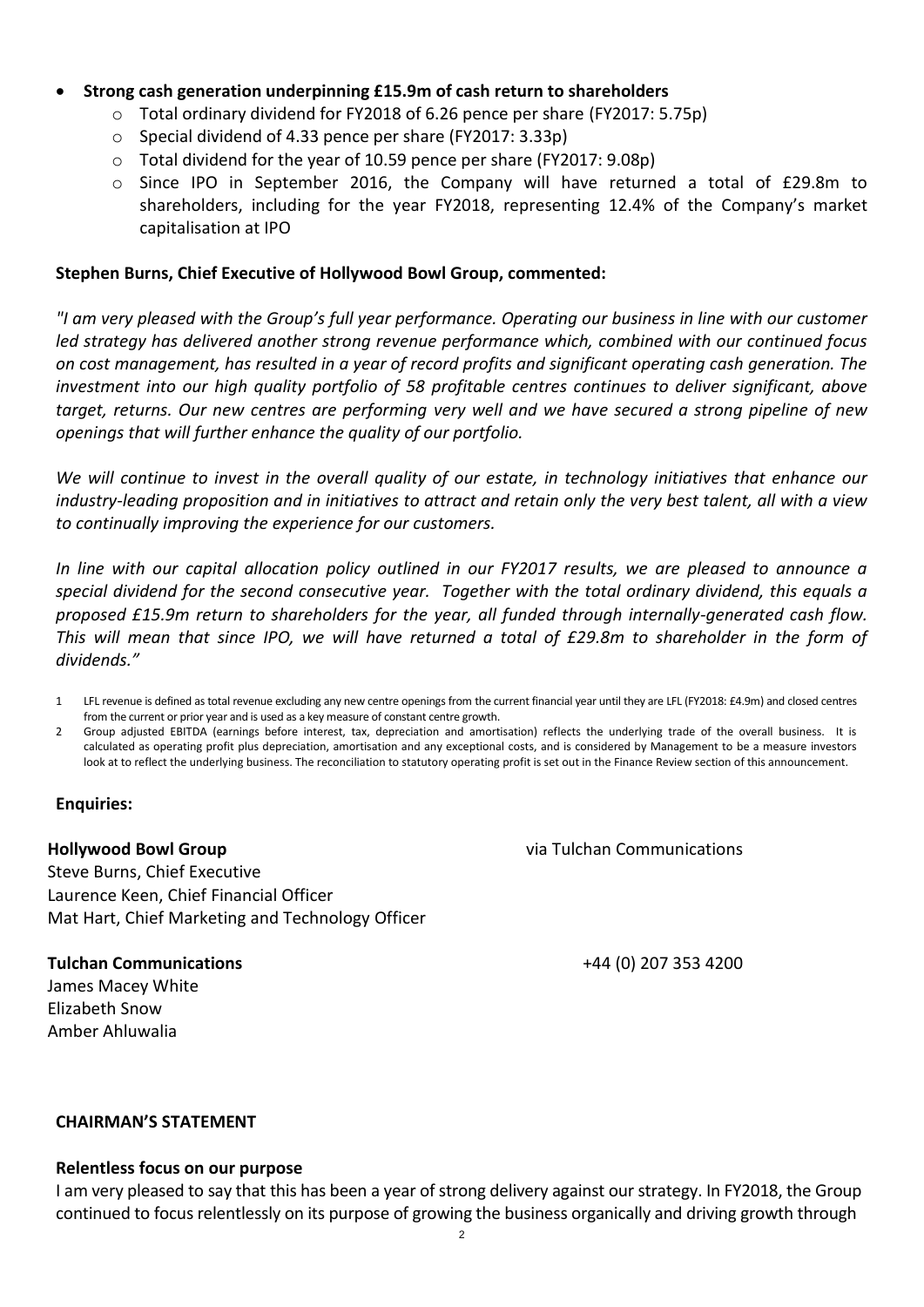the effective deployment of capital, resulting in Group adjusted EBITDA<sup>2</sup> growth of 8.3 per cent and like-forlike (LFL)<sup>1</sup> revenue growth of 1.8 per cent.

The high-quality family-friendly experience, underpinned by our simple customer-led strategy, has resulted in revenues growing to £120.5m, an increase of 5.8 per cent. This was driven by LFL sales growth<sup>1</sup> in the core estate, continued investment in refurbishments and rebrands, as well as the opening of two new centres, Dagenham and Yeovil. Our strong balance sheet has been further strengthened on the back of positive trading, and net debt has reduced to £2.5m, with the net debt to Group adjusted EBITDA<sup>2</sup> ratio at 0.07 times.

This year's performance reinforces our position as the market leader, and is particularly impressive given the more challenging trading backdrop caused by extreme weather conditions and consumer uncertainty. The significant cash generation from our core business and returns from our ongoing investment programme, combined with our excellence in operations, has enabled the Board to recommend a special dividend for the second year running. In line with our progressive dividend policy we have announced an increase in the final ordinary dividend to 4.23 pence per share (FY2017: 3.95 pence per share) and, I am delighted to say, a special dividend of 4.33 pence per share, resulting in a total of £15.9m returned to shareholders in respect of FY2018.

The business continues to invest in its existing centres and we have completed nine transformational refurbishments and rebrands during the year. Our centre in Cribbs Causeway in Bristol is a great example of some of the success we are enjoying. Following a £277,000 refurbishment, completed within five weeks, the centre has delivered one of the highest rates of centre EBITDA growth in the Company. We will continue to invest in our refurbishment programme in FY2019.

We have now fully completed the Bowlplex rebrand programme, the success of which reinforces what an excellent investment Bowlplex was. We will continue to enjoy the benefits of that in the next financial year and beyond. Additional innovation, and investment in 'Pins on strings' and our scoring system are delivering customer experience improvements.

Alongside these capital investments, and in line with our stated capital structure and cash allocation policy, we continue to seek selective opportunities for profit enhancing acquisitions.

Good corporate governance remains a focus for the Board. We are ably supported by a full complement of outstanding Non-Executive Directors (NEDs); Nick, Claire and Ivan, who have all been in office for at least 12 months and who have each established themselves as important members of the Board.

Key to the success of the Group is our incredible team and on behalf of the Board, I thank them for the exceptional job they have done in FY2018. The Company has remained committed to delivering against our strategy throughout some difficult weather conditions, and every team member has remained focused on providing an outstanding customer experience. I derive enormous pride from the fact that our financial and customer satisfaction measures clearly indicate that the strength of our team and our customer-focused culture, achieve industry-leading performance.

One of the great benefits of my role is the opportunity to go out and have fun at our centres! I am delighted to say that this 'perk' is fully enjoyed by my NED colleagues too. Bowling scores are much discussed when we compete but, importantly, our visits ensure that the Board 'lives the product', stays in touch with our centres and their teams, and fully understands the results of our decisions and the impact they have on our customers.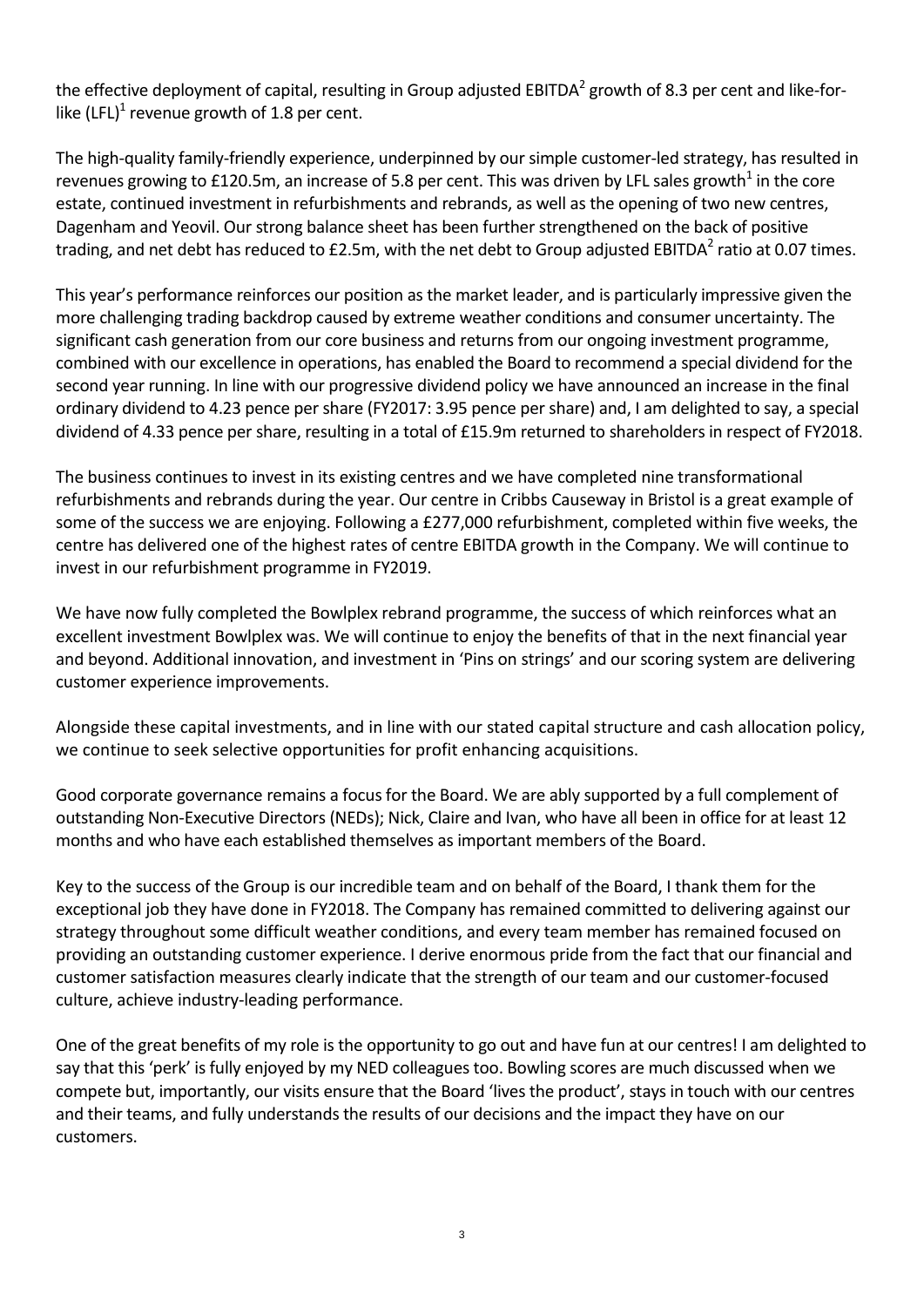Whilst Brexit continues to create an uncertain market backdrop, we are confident that Hollywood Bowl Group is particularly well positioned to face the future. The nature of our business means that we will continue to thrive, given our wide customer appeal, attractive price point and quality customer experience.

I look forward to the year ahead with enthusiasm and confidence. We are well placed to create more value for all our stakeholders, with the whole team working every day to deliver the best possible experience for our customers. I am very grateful to those members of the team I work most closely with and would like to express my thanks to Stephen, Laurence, Melanie and Mathew, all of whom lead with distinction and are the embodiment of our culture and relentless desire to succeed.

Peter Boddy

# **Chairman 10 December 2018**

- 1 LFL revenue is defined as total revenue excluding any new centre openings from the current financial year until they are LFL (FY2018: £4.9m) and closed centres from the current or prior year and is used as a key measure of constant centre growth.
- 2 Group adjusted EBITDA (earnings before interest, tax, depreciation and amortisation) reflects the underlying trade of the overall business. It is calculated as operating profit plus depreciation, amortisation and any exceptional costs, and is considered by Management to be a measure investors look at to reflect the underlying business. The reconciliation to statutory operating profit is set out in the Finance Review section of this announcement.

# **CHIEF EXECUTIVE'S REVIEW**

I am delighted to report FY2018 has been another very successful year for Hollywood Bowl Group. Revenues of £120.5m are 5.8 per cent higher than FY2017, and 1.8 per cent higher on an LFL<sup>1</sup> basis. Our simple, customer-led strategy to drive revenue, whilst managing our cost base to improve margin and profit, enabled us to grow Group adjusted EBITDA<sup>2</sup> by 8.3 per cent, to £36.2m. Profit before tax also grew, to a record £23.9m, an increase of 13.4 per cent over the prior year.

Hollywood Bowl Group remains the UK ten-pin bowling market leader. We have a national presence, operating out of 58 high-quality, leasehold centres. We lead the market not just in size, but also profitability and margin. The shift in customer spending towards experiential leisure continues to play to our advantage, thanks to our all-inclusive, family-focused offer, which delivers an experience that cannot be matched at home. We continue to enhance our offer and develop our brand to strengthen our appeal to our core family customer group, who, as a consequence, are spending more in our centres. We also continue to enhance our relationship with our property partners, delivering best-in-class refurbishments, rebrands and new centres that enhance the quality of the leisure parks from which we operate, making the Group the bowling operator of choice, with the strongest covenant and most innovative product offering.

### **Strategic progress**

Our simple and effective strategy remains unchanged. Our strategy is to focus on growing the business organically and drive growth through the effective deployment of capital. We are very pleased with the progress made on this during FY2018.

### **Like-for-like growth**

We are very pleased with our LFL revenue growth of 1.8 per cent given that LFL revenues were impacted, to some degree in FY2018, by factors outside of our control, such as the extreme weather and England's World Cup performance.

Underpinning the positive LFL numbers is the 5.5 per cent growth in spend per game, with total spend per game up from £8.70 to £9.22 in FY2018. The full-year effect of the dynamic pricing initiative that was rolled out in July 2017, coupled with new pricing trials, helped mitigate the impact of the year-on-year drop in LFL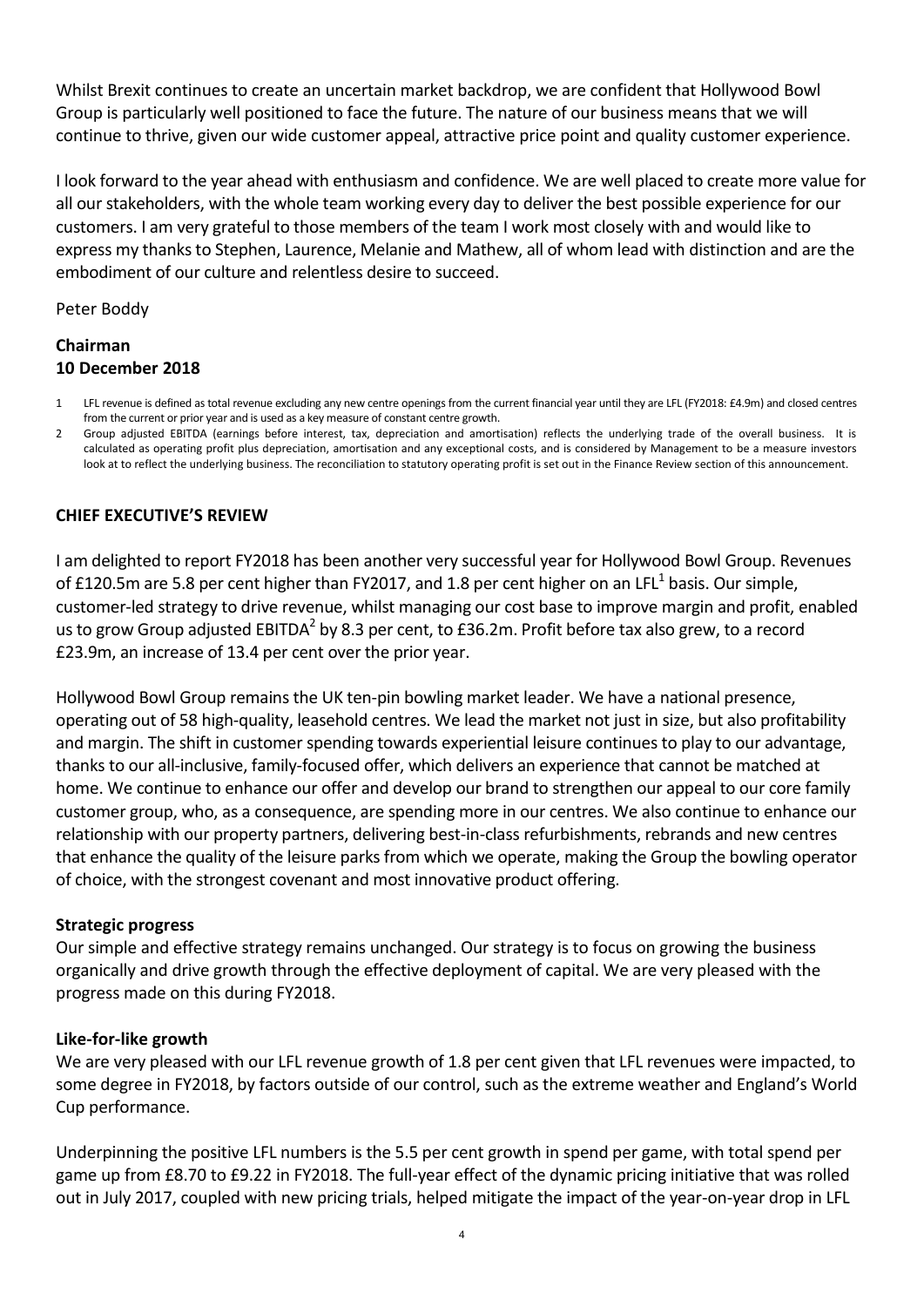bowling games sold whilst maintaining our competitive price point, still the lowest of the branded bowling operators. Game volumes in the year were marginally down as a result of the snow-affected weeks in the early part of the year as well as the May to July heatwave. The continued investment in our digital marketing and customer relationship management (CRM) capabilities enabled us to effectively deploy tactical offers during the weather-affected trading periods, delivering over £2m of incremental revenue.

We continually look for ways to enhance the customer experience and this year, in addition to the rollout of proven initiatives, we have introduced new trials and concepts. The Hollywood Diner menu has been successfully rolled out across the Group, underpinning an increased food spend per game of 5.4 per cent. A new drinks menu was launched, adopting learnings and customer feedback from earlier trials, which helped us grow bar spend per game by 7.0 per cent. New product, exciting game formats and a focus on merchandising standards saw amusement spend per game grow by 8.3 per cent in the year. The amusement 'Play for prizes' redemption offer, now in 47 centres, new virtual reality (VR) game formats, and some encouraging results from the cashless hybrid trials have all helped deliver a very credible performance in this revenue category.

# **Refurbishments and rebrand programme**

Nine full refurbishments were completed in FY2018, including the rebranding of four Bowlplex centres and two further rebrands of the AMF estate to the Hollywood Bowl brand. The final Bowlplex centre was rebranded as Hollywood Bowl at the end of the financial year, meaning the estate now consists of 50 Hollywood Bowl and 8 AMF centres. We continue to push the design brief with our refurbishments and rebrands, taking into account customer feedback and resulting in impressive returns from the capital deployed. The nine refurbishments are on track to outperform the 33 per cent targeted return on investment.

# **Property portfolio**

We successfully opened two new prime location centres in FY2018. Hollywood Bowl Dagenham, previously trading as Namco Funscape which was an acquisition brought to us by the landlord at nil cost, opened in October 2017. After a net capital spend of £391,000, the centre is trading in line with management expectations. Hollywood Bowl Yeovil, a 23,000 square feet centre, also brought to us for nil cost by the landlord, is co-located with cinema on a high footfall leisure park. It opened its doors in March, and after a net capex spend of £630,000 is on track to pay back this investment in under 18 months.

AMF Gravesend closed in July following an end of lease redevelopment plan, but our new centre in Lakeside, scheduled for a second half FY2019 opening, should attract customers from this catchment area. Our rent per centre continues to be a focus for the Group, ensuring we are maintaining our position of having no lossmaking centres in the portfolio. The average rent per centre reduced to £245,701 from £247,785.

# **Property pipeline**

We have a strong pipeline of new centres secured to the end of FY2022 and a delivery plan of an average of two new openings per annum. We are opening two centres during FY2019 including at the intu scheme in Watford, where we are creating a 14 lane, 20,000 square feet centre scheduled to open pre-Christmas 2018. We are also on site at the intu Lakeside leisure extension. At 34,000 square feet and 24 lanes, Lakeside will be the largest bowling centre to be opened in the UK in the last ten years. It is scheduled for completion early in the second half of FY2019.

This year we have agreed leases for new bowling centres in York, Swindon and Southend, all of which are in locations which meet our investment criteria for a successful centre: ample parking; co-location with the area's number one cinema; limited competition; and a strong local demographic to attract through our doors.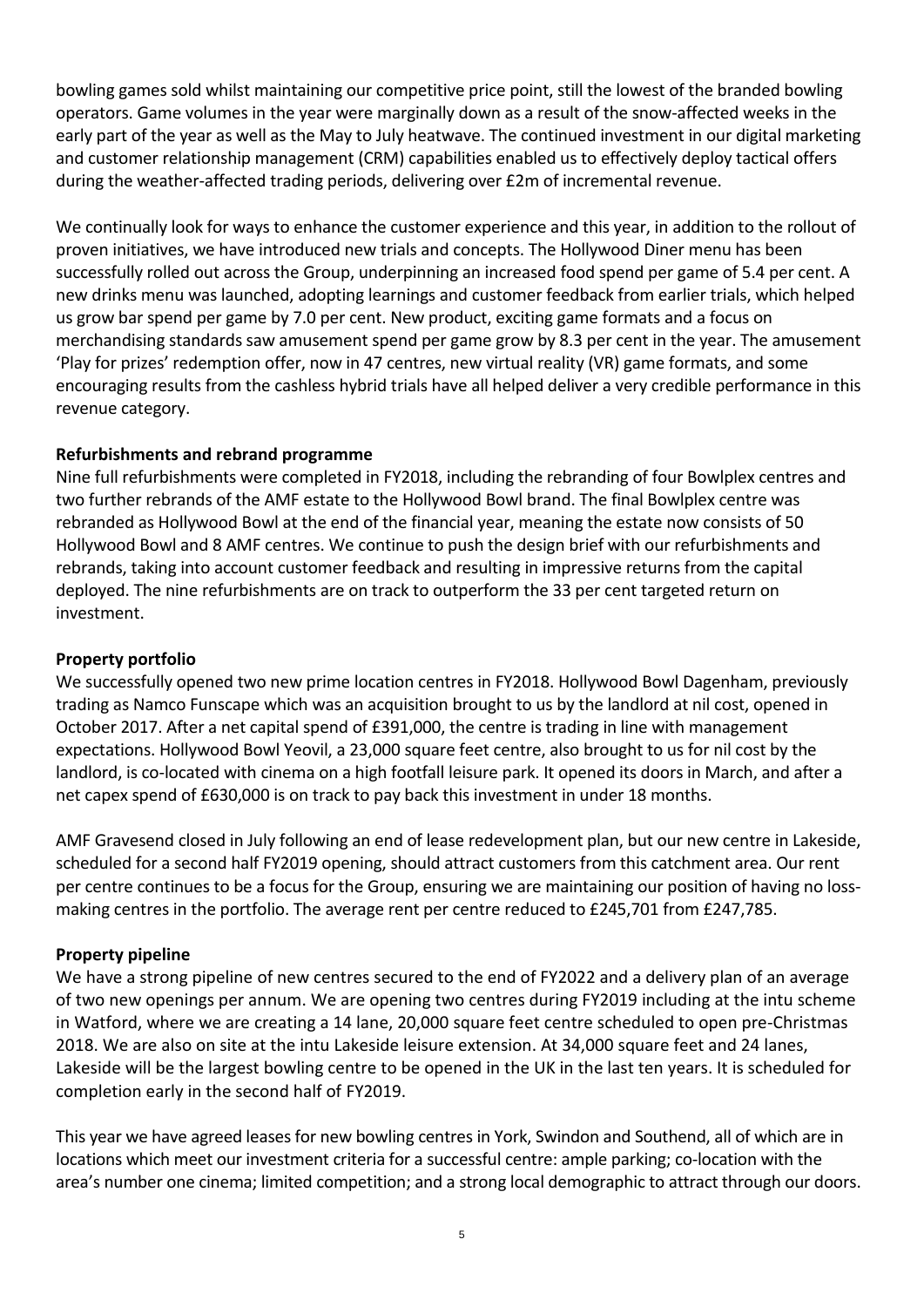In line with our medium to long term growth strategy, we have agreed a lease on a first floor unit above the new centre in York, where we will trial our new indoor putting concept. Both York sites will open in FY2020.

# **Our people**

We have continued to invest in training to ensure that we can provide an even higher level of service to all of our valued customers. We are delighted that our Net Promoter Scores have been maintained, and our overall satisfaction scores have improved during FY2018. Our team continues to be an integral part of the success of our business, and to that end we have implemented Long Term Incentive Plans for centre managers, assistant managers and senior support centre team members. As a result of our strategy to support our team members in developing a rewarding career, 103 team members successfully completed our internal management training programmes during the financial year.

I am incredibly fortunate to be supported by such a hard-working, entrepreneurial team. They are growth leaders who are proud of our culture and pleased to serve our customers. I thank them for all their efforts this year.

### **Technology-driven growth**

Developing our technology platforms and our consumer marketing capability are both key drivers for further sustainable growth.

Our online channels continue to perform well as revenue increased by 27 per cent year-on-year, with 37 per cent revenue gains from mobile. This performance has been supported by strong sales growth from our performance digital advertising channels, the returns from which recovered quickly after a temporary downturn following the introduction of the General Data Protection Regulation (GDPR) in May.

Our contactable marketing database has increased above its pre-GDPR levels. It remains a key revenue driver for us, facilitating tactical and automated email campaigns to our closed user groups.

At the start of the year, we centralised all of our social media activity and have seen followers and engagement levels increase as a result. We are working with a number of social influencers to extend the reach of our public relations activity through social media channels and I am pleased to report signs of success from these initiatives.

Our technology team and partners have been working hard on exciting key initiatives that will be introduced next year, including a new website and upgraded booking engine, the next iteration of our dynamic pricing functionality, as well as our next generation scoring system which will be rolled out to the whole estate over the next two years.

### **Brexit**

Given the nature of our activities, which have huge customer appeal throughout the country and through all economic cycles, we do not believe the exit of the UK from the EU will have an impact on the underlying performance of the business.

### **Outlook**

We have a well thought out, and proven, capital investment plan to continue the refurbishment of our estate, opening of new centres that will enhance the quality of our portfolio and investment in technology to further boost our industry-leading proposition. I am confident that our plan for the coming year will continue our strong growth trajectory, strengthen the business and deliver value for our shareholders.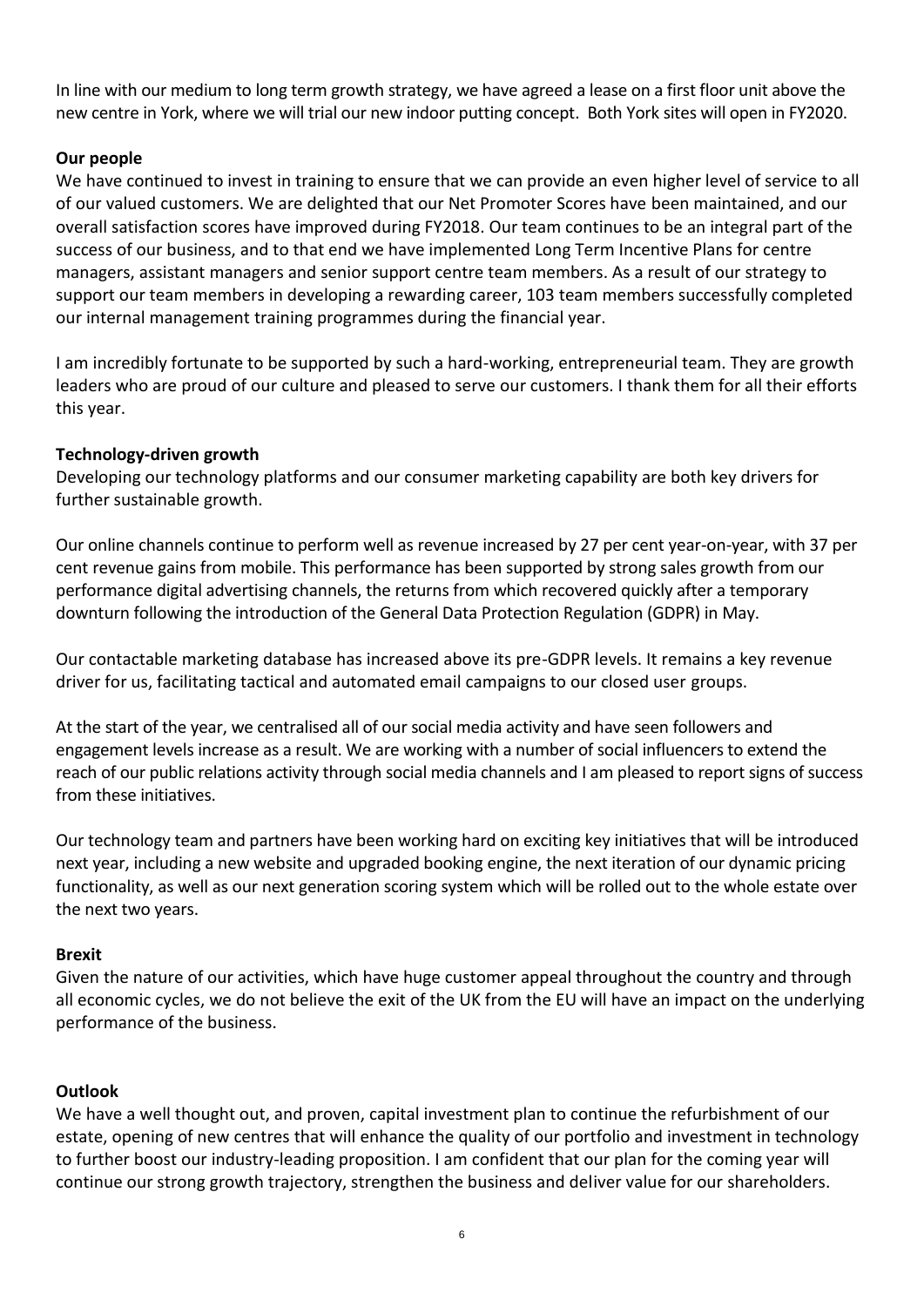#### Stephen Burns

# **Chief Executive Officer 10 December 2018**

- 1 LFL revenue is defined as total revenue excluding any new centre openings from the current financial year until they are LFL (FY2018: £4.9m) and closed centres from the current or prior year and is used as a key measure of constant centre growth.
- 2 Group adjusted EBITDA (earnings before interest, tax, depreciation and amortisation) reflects the underlying trade of the overall business. It is calculated as operating profit plus depreciation, amortisation and any exceptional costs, and is considered by Management to be a measure investors look at to reflect the underlying business. The reconciliation to statutory operating profit is set out in the Finance Review section of this announcement.

#### **FINANCE REVIEW**

|                                                 | 30 September | 30 September | Movement    |
|-------------------------------------------------|--------------|--------------|-------------|
|                                                 | 2018         | 2017         |             |
| Number of centres                               | 58           | 57           | $+1$        |
| Average spend per game                          | £9.22        | £8.70        | $+6.1%$     |
| Revenue <sup>1</sup>                            | £120.5m      | £114.0m      | $+5.8%$     |
| Gross profit margin                             | 86.1%        | 86.5%        | $-0.4%$ pts |
| Group adjusted EBITDA <sup>2</sup>              | £36.2m       | £33.4m       | $+8.3%$     |
| Group profit before tax margin                  | 19.9%        | 18.5%        | $+1.3%$ pts |
| Group profit before tax                         | £23.9m       | £21.1m       | $+13.4%$    |
| Net debt                                        | £2.5m        | £8.1m        | $-69.1%$    |
| Group adjusted operating cash flow <sup>3</sup> | £24.7m       | £26.7m       | $-7.2%$     |
| Group expansionary capital expenditure          | £4.3m        | £6.9m        | $-37.4%$    |

1 FY2017 excludes Dagenham which was acquired on 18 September 2017 but did not open until 4 October 2017.

2 Group adjusted EBITDA (earnings before interest, tax, depreciation and amortisation) reflects the underlying trade of the overall business. It is calculated as operating profit plus depreciation, amortisation and any exceptional costs, and is considered by Management to be a measure investors look at to reflect the underlying business. A reconciliation between Group adjusted EBITDA and statutory operating profit is provided in note 3 to the financial statements

3 Group adjusted operating cash flow is calculated as Group adjusted EBITDA less working capital movements and maintenance capital expenditure.

We are pleased to have delivered a strong set of financial results with total revenue growth of 5.8 per cent and Group adjusted EBITDA<sup>2</sup> growth of 8.3 per cent.

The growth in Group adjusted EBITDA<sup>2</sup> has been achieved as we continued to focus on delivering an exceptional customer experience, which led to increased spend per game and LFL revenue growth in all areas of the business, despite the closure of our AMF centre in Gravesend and the periods of extreme weather experienced in the year.

This, alongside managing our cost base effectively without negatively impacting on the customer experience, has contributed to record profits before tax of £23.9m, an increase of £2.8m (13.4 per cent) on FY2017. Group adjusted operating cash flow<sup>3</sup> was £24.7m in FY2018, a slight decrease on FY2017. The decrease was driven by a lower working capital movement in FY2018 than the prior year, and an incremental £2.1m in corporation tax paid in the financial year given the increased profitability of the Group, partially offset by an increase in Group adjusted EBITDA<sup>2</sup> of £2.8m.

#### **Revenue growth**

The 5.8 per cent increase in revenue has been driven through LFL revenues growing at 1.8 per cent as well as 4.3 per cent from new centre openings, offset by the closure of our centre in AMF Gravesend (0.3 per cent). This resulted in record revenues of £120.5m, over the 12 months to 30 September 2018.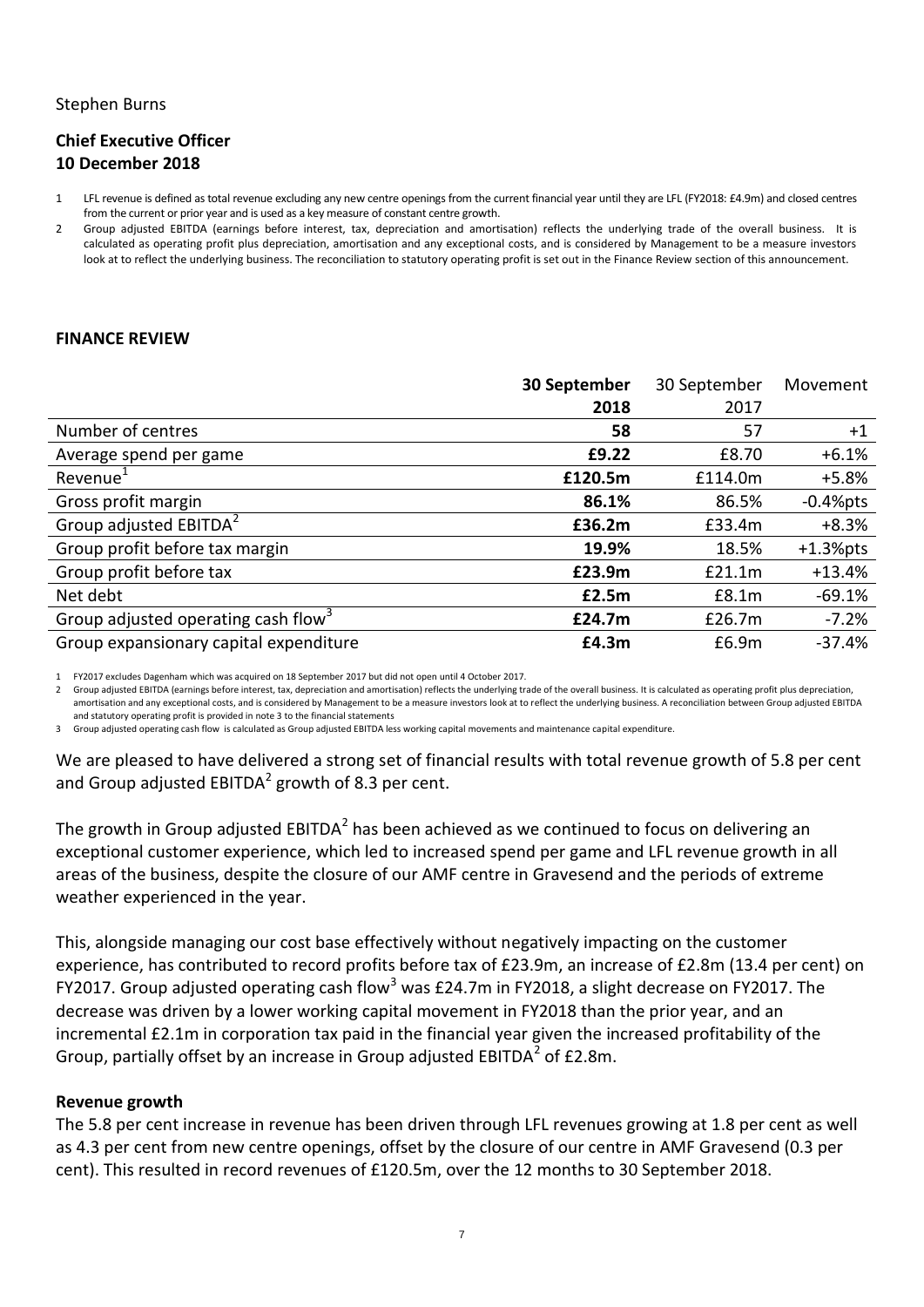Game volumes were marginally down year-on-year, with LFL games slightly impacted by the snow-affected weeks earlier in the year, as well as the summer heatwave experienced across the country. We are pleased to see average spend per game grow by 6.1 per cent as customers continued to spend more across all areas of the business and consequently, all areas saw LFL revenue growth in FY2018.

Over the past year, we have continued on our investment strategy, completing the final four Bowlplex rebrands, rebranding two further AMFs to Hollywood Bowls and refurbishing three further centres. These investments are transformational for the customer experience and are leading to increased average spend as well as higher overall revenue. The average returns continue to be above our 33 per cent hurdle rate.

LFL revenue is defined as total revenue excluding any new centre openings (FY2018: £4.9m) and closed centres (FY2018: £1.1m) from the current or prior year and is used as a key measure of constant centre growth.

# **Gross margin**

Gross profit margin for FY2018 was 86.1 per cent, in line with management expectations. Gross profit margin reduced slightly year-on-year, in part due to a slightly higher amusement revenue mix, as well as customers trading up into more premium drink products within our packages. Our focus on gross profit has seen it grow to £103.8m (+5.3 per cent) from £98.6m in FY2017. Cost of sales includes the cost of food and drink, as well as amusements.

# **Administrative expenses**

Administrative expenses increased by £2.4m, up 3.2 per cent on the prior year.

The increase is primarily due to new centres at £2.8m and depreciation of £0.5m. These increases were netted off by a decrease in constant centre costs of £0.3m, a smaller loss on disposal of property, plant and equipment against the prior year, of £0.5m, and the closure of AMF Gravesend which resulted in lower administrative costs in that centre, of £0.1m.

The largest cost within administrative expenses is property costs, of which rent accounts for £14.1m (FY2017: £13.5m). Total property costs increased by £1.7m, with new centres accounting for £1.5m of this increase year-on-year. Centre employee costs form a significant part of administrative costs and increased from £21.6m to £22.3m for the 12-month period to 30 September 2018. On a constant centre basis, the centre employee costs decreased by £0.4m (1.7 per cent), through the tight controls exhibited in centres through the second half, offset by the increase in National Living / Minimum wage (NL/NMW) increases, where we have continued to maintain the differential for our team members. With the recent announcement of the April 2019 NL/NMW increases, we expect constant centre employee costs in FY2019 to increase by 3.8 per cent on a normalised weather basis.

Corporate costs were in line with FY2017, at £10.9m, with cost increases offset by lower bonus payments for the year. As a percentage of total sales, corporate costs reduced to 9.0 per cent in FY2018, against 9.5 per cent in FY2017.

# **Group adjusted EBITDA and operating profit**

Group adjusted EBITDA<sup>2</sup> increased by 8.3 per cent during the year, mainly due to revenue growth, tight cost control and the solid performance of the two new centres opened. Constant centre EBITDA continued to grow and increased by 2.9 per cent compared with the prior period. Depreciation increased by £0.5m to £10.5m, largely as a result of the new centres. As a percentage of total sales, depreciation represented 8.7 per cent in FY2018, against 8.8 per cent in FY2017. Operating profit margin increased by 1.2 percentage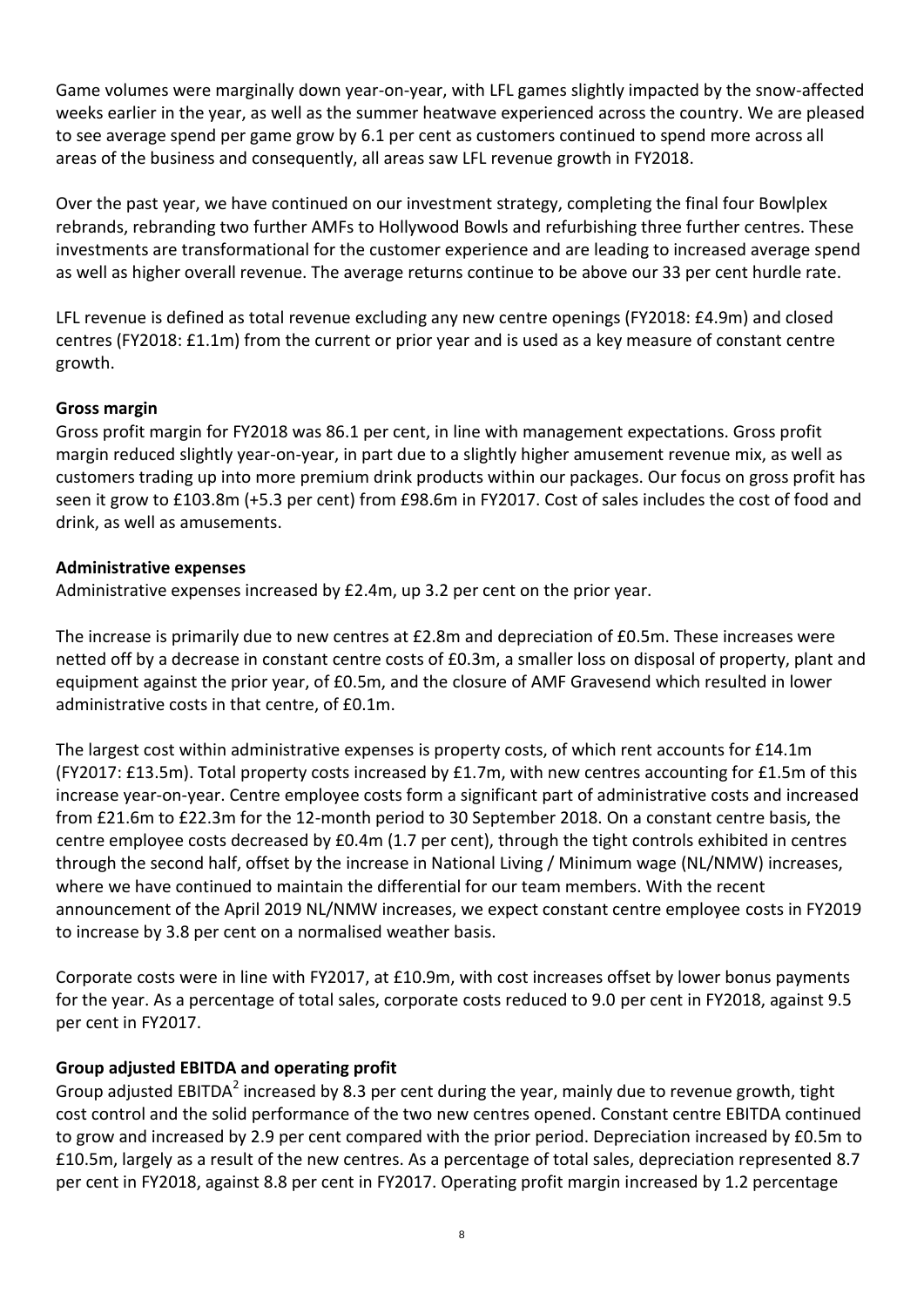points, to a record 20.6 per cent of total sales in FY2018. The new openings in the year, Dagenham and Yeovil, continued to perform well.

Management use EBITDA adjusted for exceptional items (Group adjusted EBITDA) as a key performance measure of the business.

|                                                    | 30 September | 30 September |
|----------------------------------------------------|--------------|--------------|
|                                                    | 2018         | 2017         |
|                                                    | f'000        | £'000        |
| Operating profit                                   | 24,892       | 22,201       |
| Depreciation                                       | 10,494       | 9,990        |
| Amortisation                                       | 504          | 540          |
| Loss on property, plant and equipment and software | 148          | 640          |
| EBITDA                                             | 36,038       | 33,371       |
| <b>Exceptional items</b>                           | 118          |              |
| Group adjusted EBITDA                              | 36,156       | 33,374       |

### **Exceptional costs**

Exceptional costs continue to be low in FY2018. The Group has a clear policy that exceptional costs should be one-off costs which are not forecast to continue, will not affect future years and are not a trend, and therefore should not be included in the underlying trade of the business.

|                                                              | 30 September | 30 September |
|--------------------------------------------------------------|--------------|--------------|
|                                                              | 2018         | 2017         |
|                                                              | f'000        | £'000        |
| VAT rebate <sup>1</sup>                                      |              | 80           |
| IPO related expenses <sup>2</sup>                            |              | (102)        |
| Non-recurring expenditure on strategic projects <sup>3</sup> | (118)        | (100)        |
| Bank charges <sup>4</sup>                                    |              | (116)        |
| Dilapidations provision <sup>5</sup>                         |              | 235          |
|                                                              | (118)        | (3)          |

1 The Group was able to make a one-off retrospective reclaim in respect of overpaid VAT relating to customers who were 'no-shows' and childrens' shoe hire. This was classified as other income in the consolidated statement of comprehensive income for the year ended 30 September 2017. The amount recognised in FY2017 relates to a historic claim for no shows from FY2015 to FY2016.

2 Costs associated with the IPO of Hollywood Bowl Group plc on the London Stock Exchange on 21 September 2016. Costs include legal and accounting transaction fees along with corporate banking costs.

3 Costs (comprising legal and professional fees) relating to an aborted acquisition.

4 Card payment processing fees relating to prior periods that were not previously invoiced.

5 The release of a dilapidation provision for a site that was exited in FY2018 with no associated costs expected.

### **Share-based payments**

During the year, the Group granted further Long Term Incentive Plan (LTIP) shares to the senior leadership team, including the CEO and CFO. These awards vest in three years providing continuous employment during this period and certain performance conditions are attained relating to earnings per share (EPS). The Group recognised a charge of £403,537 (FY2017: £139,408) in relation to these non-cash share-based payments.

We opened our first Sharesave scheme to all team members in February 2018. We had over 200 employees join the scheme. The scheme will vest in three years subject to continued employment and the Group recognised a charge of £15,498 (FY2017: nil) in relation to the Sharesave scheme.

None of the above costs are classified as exceptional costs.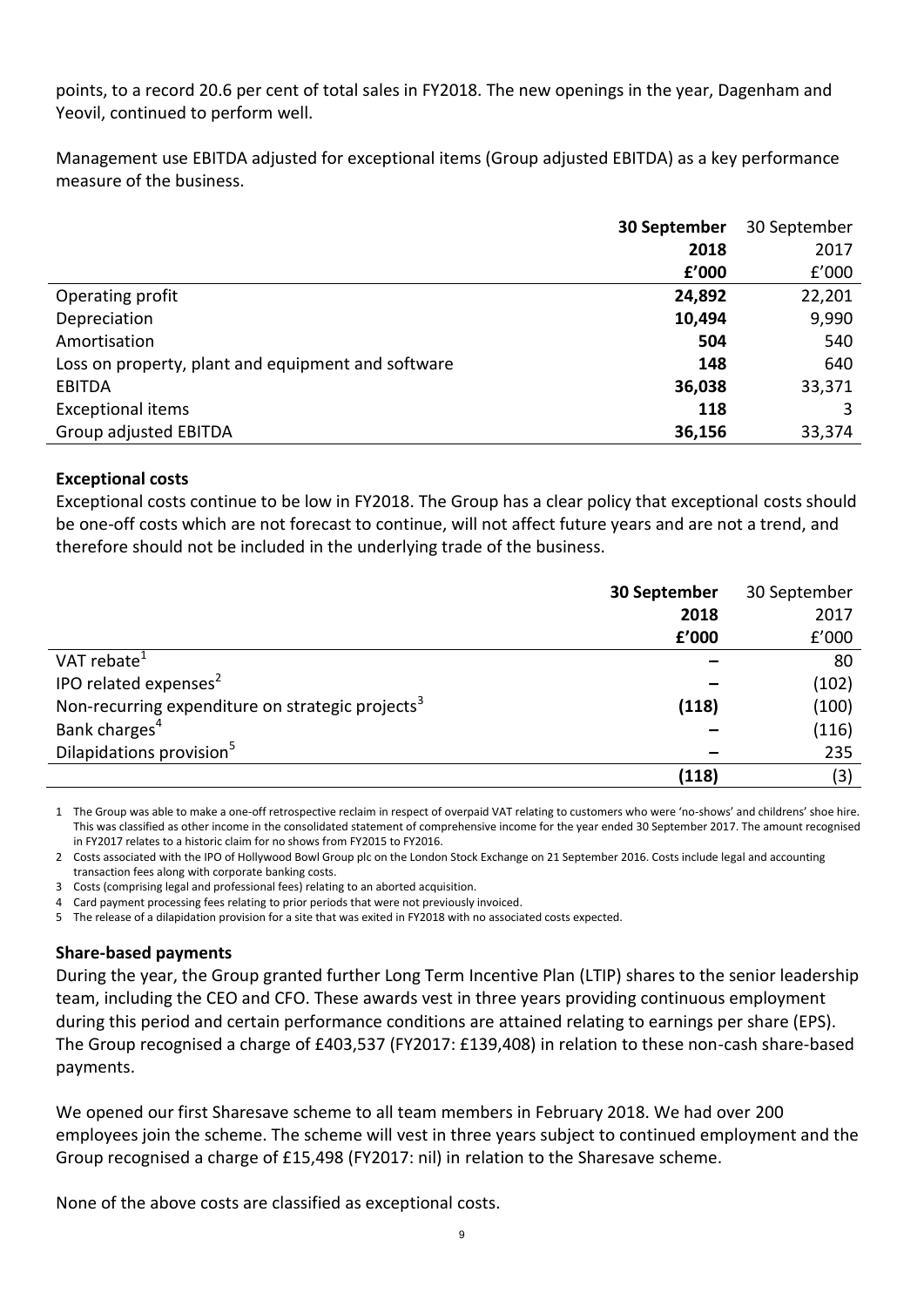# **Finance costs**

Finance costs decreased from £1.1m to £1.0m as a result of margin reductions in line with the bank quarterly covenant tests. The Group currently has gross debt of £28.5m with the next debt repayment of £0.75m due in December 2018. The Group has an undrawn revolving credit facility of £5.0m and capital expenditure facility of £5.0m.

# **Taxation**

The Group has incurred a tax charge of £5.1m for the year which represents an effective tax rate on statutory profit before tax of 21.5 per cent. Within this charge is an amount of £0.6m, which is an adjustment in respect of prior years and relates to an Advance Thin Capitalisation Agreement tax liability. This is still being finalised with HMRC. The normalised tax charge would be £4.6m, which represents an effective tax rate on statutory profit before tax of 19.1 per cent.

### **Earnings**

Profit before tax for the year was £23.9m, which was higher than the comparable period in the prior year by £2.8m (13.4 per cent) as a result of the factors discussed above.

The Group delivered an increased profit after tax of £18.8m (FY2017: £18.3m) and basic earnings per share was 12.52 pence (FY2017: 12.17 pence).

### **Dividend and special dividend**

For the year ended 30 September 2018, the Board is recommending a final ordinary dividend of 4.23 pence per share, giving a total ordinary dividend for the year of 6.26 pence per share.

The final dividend will be paid, subject to shareholder approval at the Company's AGM on 31 January 2019, on 27 February 2019 to shareholders on the register on 1 February 2019.

As outlined in our capital and cash allocation policy in our FY2017 results, our top priority is to maintain a strong balance sheet. As at 30 September 2018, net debt stood at £2.5m (0.07 times Group adjusted EBITDA).

Our priorities for use of cash continue to be:

- capital investment in existing centres as well as new centre opportunities;
- appropriate acquisition opportunities;
- to pay and grow the ordinary dividend every year within a cover ratio of approximately 2 times; and
- thereafter, any excess cash will be available for additional distribution to shareholders as the Board deems appropriate.

To the extent that there is surplus cash within the business, the Board continues to expect to return the surplus to shareholders.

In line with this strategy, this year the Board has proposed a special dividend of 4.33 pence per share be paid to shareholders alongside the ordinary dividend. This will mean that the Group has returned a total of £15.9m in cash to shareholders for the year, equating to 10.59 pence per share. All of the dividend will be paid using cash on the balance sheet. Since IPO we will have returned a total of £29.8m to shareholders, including for the year FY2018.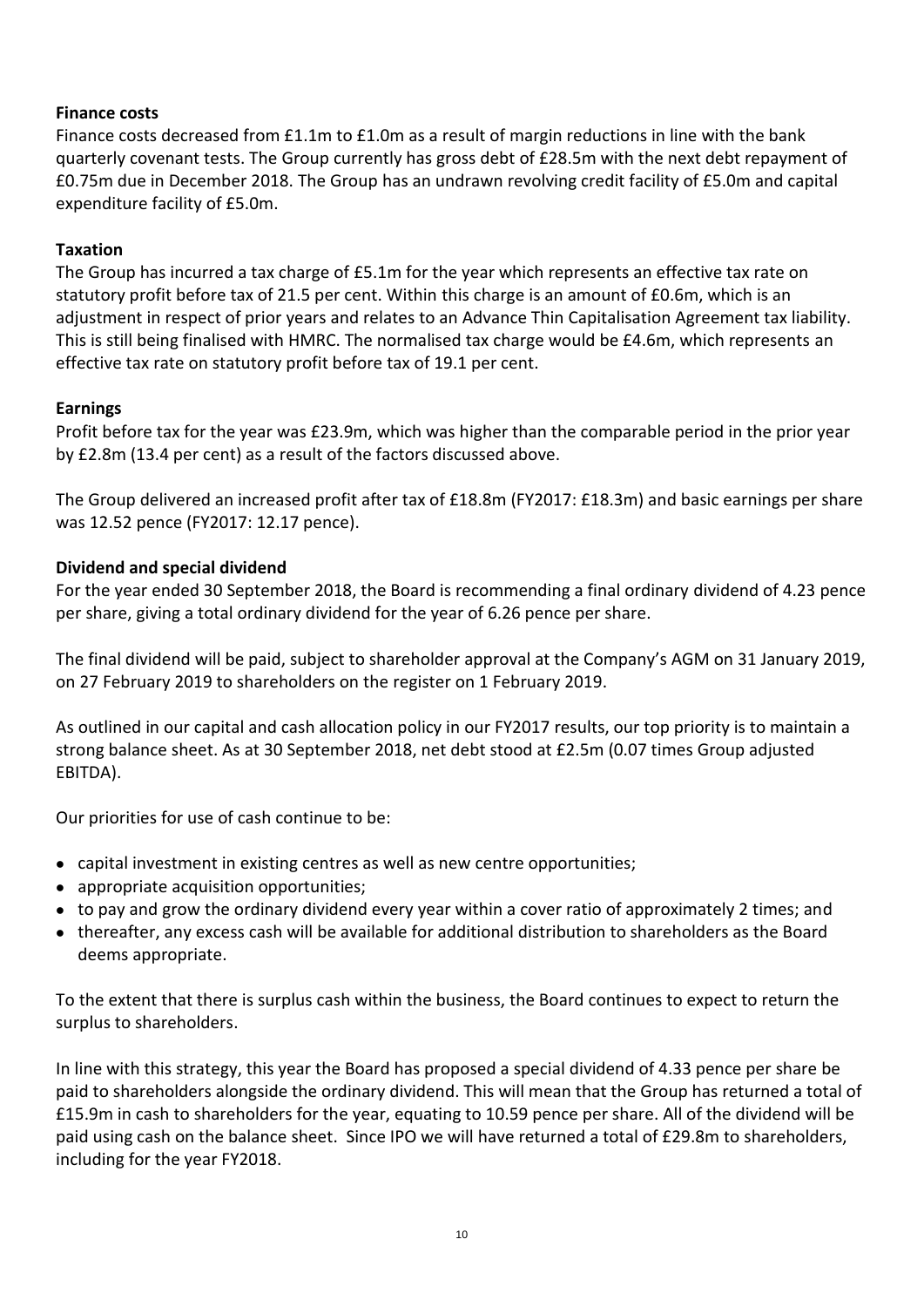# **Cash flow**

The Group continues to deliver strong cash generation with Group adjusted operating cash flow at £24.7m with an increase in EBITDA and small working capital movement in FY2018, offset by £5.0m in corporation tax payments in the financial year and maintenance capital spend of £6.7m.

|                                              | 30 September | 30 September |
|----------------------------------------------|--------------|--------------|
|                                              | 2018         | 2017         |
|                                              | £'000        | £'000        |
| Group adjusted EBITDA                        | 36,156       | 33,374       |
| Movement in working capital                  | 278          | 2,052        |
| Maintenance capital expenditure <sup>1</sup> | (6,660)      | (5,856)      |
| Taxation                                     | (5,030)      | (2,905)      |
| Adjusted operating cash flow $(OCF)^2$       | 24,744       | 26,665       |
| <b>Adjusted OCF conversion</b>               | 68.4%        | 79.9%        |
| Expansionary capital expenditure             | (4, 316)     | (6,896)      |
| Disposal proceeds                            | 24           |              |
| <b>Exceptional items</b>                     | (234)        | (3, 153)     |
| Net interest paid                            | (606)        | (961)        |
| Cash flows from financing activities         | (1,500)      |              |
| Dividends paid                               | (13, 964)    | (2,985)      |
| Net cash flow                                | 4,148        | 12,670       |

1 In this table, maintenance capital expenditure includes amusements capital.

2 Adjusted operating cash flow is calculated as Group adjusted EBITDA less working capital, maintenance capital expenditure and taxation. This represents a good measure for the cash generated by the business after taking into account all necessary maintenance capital expenditure to ensure the routine running of the business. This excludes one-off exceptional items and net interest paid.

3 Working capital excludes any exceptional items. These are noted separately above. Working capital includes an amount relating to share based payments for LTIPs of £0.4m in FY2018 (FY2017: £0.1m).

Strong cash generation in the past 12 months has resulted in a decrease in net debt to £2.5m.

### **Capital expenditure**

Total net capital expenditure was down 5.6 per cent year-on-year, to £12.4m. The largest decrease was in respect of new centres, where during FY2017 we spent £4.0m (net of landlord contributions) compared with £1.0m (net of landlord contributions) in FY2018. FY2018 includes capital for the two new centres opened in the year, plus £0.5m for the new Watford centre which will open pre-Christmas 2018. As we continued on our refurbishment and rebrand programme, this expenditure increased year-on-year, by £0.3m, to £3.3m.

Laurence Keen

**Chief Financial Officer 10 December 2018**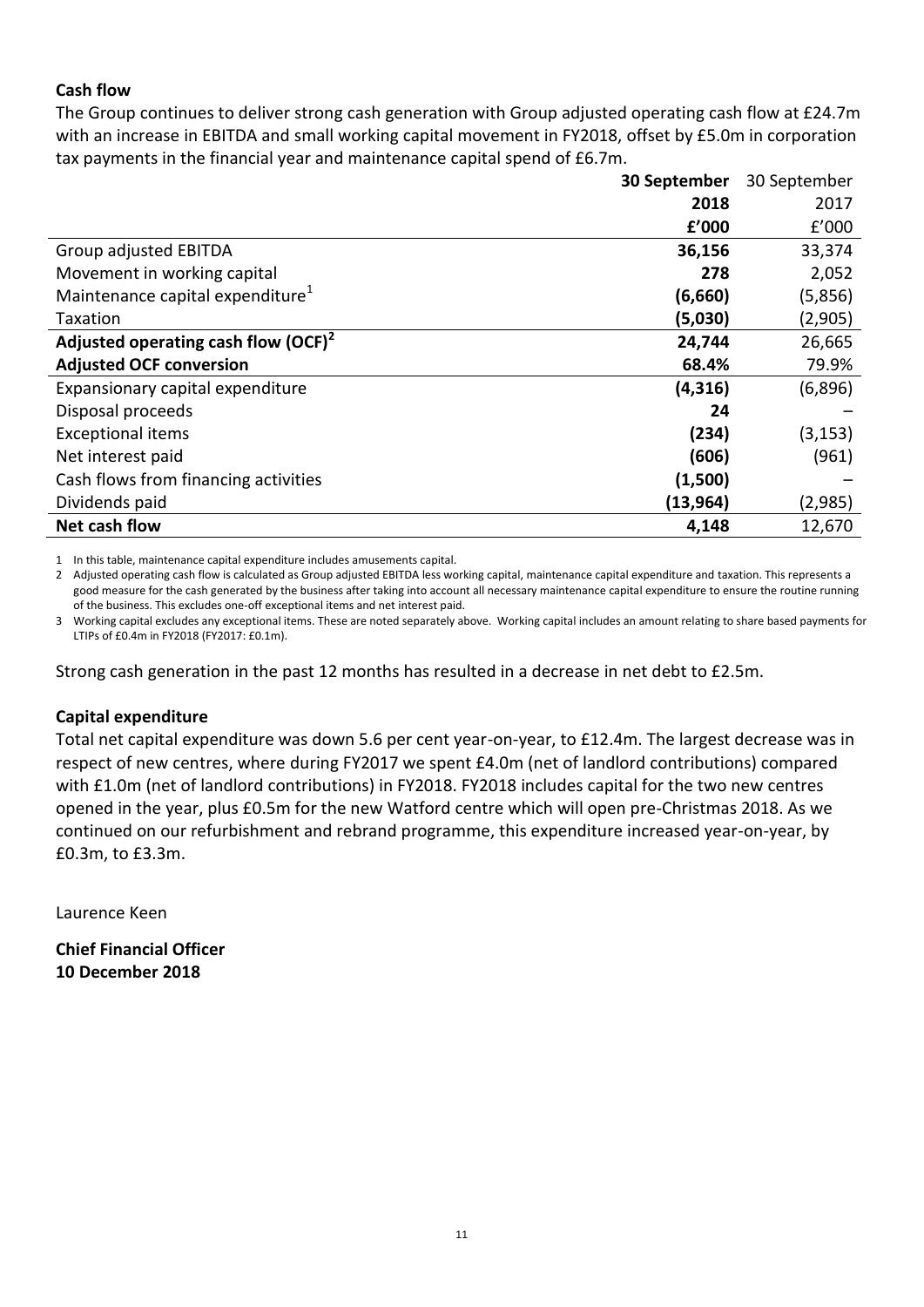# **CONSOLIDATED STATEMENT OF COMPREHENSIVE INCOME YEAR ENDING 30 SEPTEMBER 2018**

|                                                         |      | 30 September | 30 September |
|---------------------------------------------------------|------|--------------|--------------|
|                                                         |      | 2018         | 2017         |
|                                                         | Note | f'000        | f'000        |
| <b>Revenue</b>                                          |      | 120,548      | 113,968      |
| Cost of sales                                           |      | (16, 748)    | (15,349)     |
| <b>Gross profit</b>                                     |      | 103,800      | 98,619       |
| Administrative expenses                                 | 5    | (78, 908)    | (76, 498)    |
| Other income                                            |      |              | 80           |
| <b>Operating profit</b>                                 |      | 24,892       | 22,201       |
| Underlying operating profit                             |      | 25,010       | 22,204       |
| <b>Exceptional items</b>                                | 4    | (118)        | (3)          |
| Finance income                                          | 7    | 18           | 12           |
| Finance expenses                                        | 7    | (976)        | (1, 158)     |
| Movement in derivative financial instrument             |      |              | 55           |
| <b>Profit before tax</b>                                |      | 23,934       | 21,110       |
| Tax expense                                             | 8    | (5, 150)     | (2,848)      |
| Profit for the year attributable to equity shareholders |      | 18,784       | 18,262       |
| Other comprehensive income                              |      |              |              |
| Total comprehensive income for the year attributable to |      |              |              |
| equity shareholders                                     |      | 18,784       | 18,262       |
| Basic earnings per share (pence)                        | 9    | 12.52        | 12.17        |
| Diluted earnings per share (pence)                      | 9    | 12.49        | 12.17        |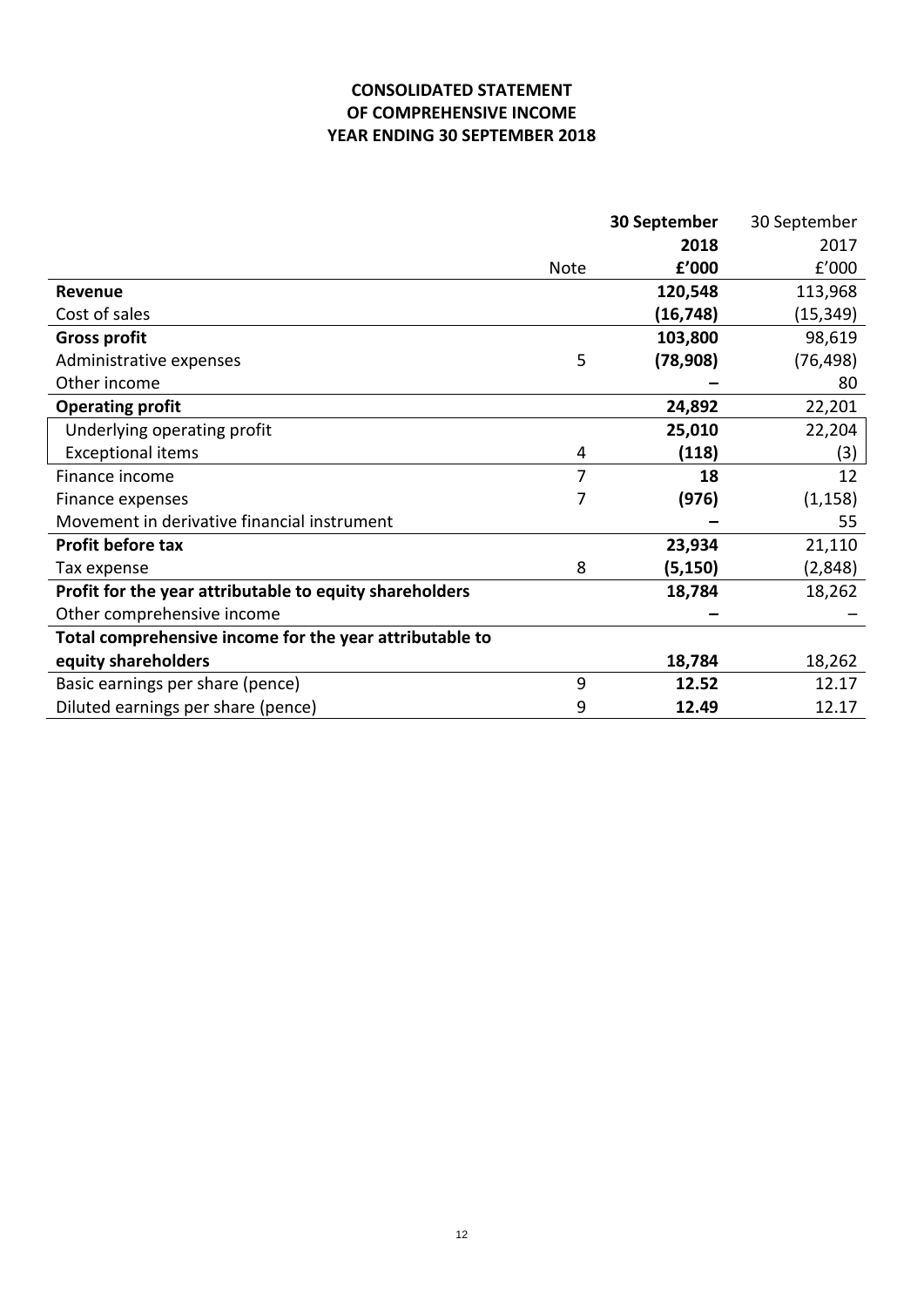# **CONSOLIDATED STATEMENT OF FINANCIAL POSITION AS AT 30 SEPTEMBER 2018**

|                                            |             | 30 September | 30 September |
|--------------------------------------------|-------------|--------------|--------------|
|                                            |             | 2018         | 2017         |
|                                            | <b>Note</b> | f'000        | f'000        |
| <b>ASSETS</b>                              |             |              |              |
| <b>Non-current assets</b>                  |             |              |              |
| Property, plant and equipment              | 10          | 41,077       | 39,709       |
| Intangible assets                          | 11          | 78,648       | 78,867       |
|                                            |             | 119,725      | 118,576      |
| <b>Current assets</b>                      |             |              |              |
| Cash and cash equivalents                  |             | 26,042       | 21,894       |
| Trade and other receivables                |             | 6,563        | 7,144        |
| Inventories                                |             | 1,254        | 1,189        |
|                                            |             | 33,859       | 30,227       |
| <b>Total assets</b>                        |             | 153,584      | 148,803      |
| <b>LIABILITIES</b>                         |             |              |              |
| <b>Current liabilities</b>                 |             |              |              |
| Trade and other payables                   | 12          | 16,626       | 16,857       |
| Loans and borrowings                       | 13          | 1,380        | 1,380        |
| Corporation tax payable                    |             | 2,840        | 2,461        |
|                                            |             | 20,846       | 20,698       |
| <b>Non-current liabilities</b>             |             |              |              |
| Other payables                             | 12          | 7,616        | 6,145        |
| Loans and borrowings                       | 13          | 26,763       | 28,143       |
| Deferred tax liabilities                   |             | 487          | 746          |
| Accruals and provisions                    |             | 2,934        | 3,308        |
|                                            |             | 37,800       | 38,342       |
| <b>Total liabilities</b>                   |             | 58,646       | 59,040       |
| <b>NET ASSETS</b>                          |             | 94,938       | 89,763       |
| <b>Equity attributable to shareholders</b> |             |              |              |
| Share capital                              |             | 1,500        | 1,500        |
| Merger reserve                             |             | (49, 897)    | (49, 897)    |
| Retained earnings                          |             | 143,335      | 138,160      |
| <b>TOTAL EQUITY</b>                        |             | 94,938       | 89,763       |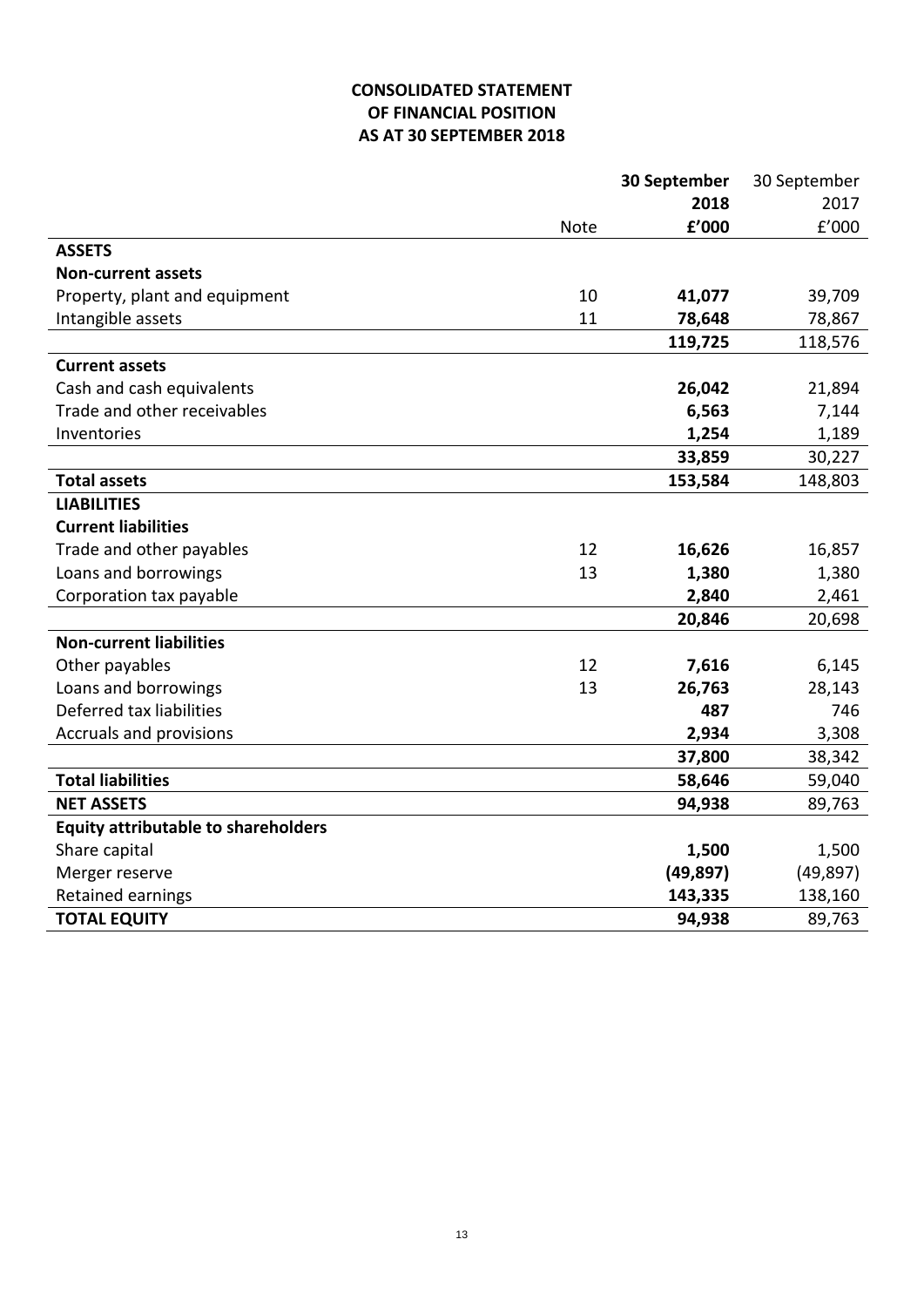# **CONSOLIDATED STATEMENT OF CHANGES IN EQUITY FOR THE YEAR ENDED 30 SEPTEMBER 2018**

|                                    |           |           |           | Capital    |           |           |
|------------------------------------|-----------|-----------|-----------|------------|-----------|-----------|
|                                    | Share     | Share     | Merger    | redemption | Retained  |           |
|                                    | capital   | premium   | reserve   | reserve    | earnings  | Total     |
|                                    | f'000     | f'000     | f'000     | f'000      | f'000     | f'000     |
| <b>Equity at 30 September 2016</b> | 71,512    | 51,832    | (49, 897) | 99         | 817       | 74,363    |
| Share capital reorganisation       | (70, 012) | (51, 832) |           | (99)       | 121,943   |           |
| Dividends paid                     |           |           |           |            | (2,985)   | (2,985)   |
| Share-based payments               |           |           |           |            | 123       | 123       |
| Profit for the period              |           |           |           |            | 18,262    | 18,262    |
| <b>Equity at 30 September 2017</b> | 1,500     |           | (49,897)  | -          | 138,160   | 89,763    |
| Dividends paid                     |           |           |           |            | (13, 964) | (13, 964) |
| Share-based payments               |           |           |           |            | 355       | 355       |
| Profit for the period              |           |           |           |            | 18,784    | 18,784    |
| <b>Equity at 30 September 2018</b> | 1,500     |           | (49,897)  |            | 143,335   | 94,938    |

# **CONSOLIDATED STATEMENT OF CASH FLOWS FOR THE YEAR ENDED 30 SEPTEMBER 2018**

|                                                                |             | 30 September | 30 September |
|----------------------------------------------------------------|-------------|--------------|--------------|
|                                                                |             | 2018         | 2017         |
|                                                                | <b>Note</b> | f'000        | f'000        |
| Cash flows from operating activities                           |             |              |              |
| Profit before tax                                              |             | 23,934       | 21,110       |
| <b>Adjusted by:</b>                                            |             |              |              |
| Depreciation                                                   | 10          | 10,494       | 9,990        |
| Amortisation of intangible assets                              | 11          | 504          | 540          |
| Net interest expense                                           |             | 958          | 1,145        |
| Loss on disposal of property, plant and equipment and software |             | 148          | 640          |
| Movement on derivative financial instrument                    |             |              | (55)         |
| Share-based payments                                           |             | 355          | 123          |
| Operating profit before working capital changes                |             | 36,393       | 33,493       |
| Increase in inventories                                        |             | (65)         | (171)        |
| Decrease in trade and other receivables                        |             | 581          | 2,490        |
| Decrease in payables and provisions                            |             | (709)        | (3,035)      |
| Cash inflow generated from operations                          |             | 36,200       | 32,777       |
| Interest received                                              |             | 19           | 12           |
| Income tax paid – corporation tax                              |             | (5,030)      | (2,905)      |
| Interest paid                                                  |             | (625)        | (975)        |
| Net cash inflow from operating activities                      |             | 30,564       | 28,909       |
| <b>Investing activities</b>                                    |             |              |              |
| Purchase of property, plant and equipment                      |             | (10,687)     | (13, 551)    |
| Purchase of intangible assets                                  |             | (289)        | (196)        |
| Sale of assets                                                 |             | 24           | 493          |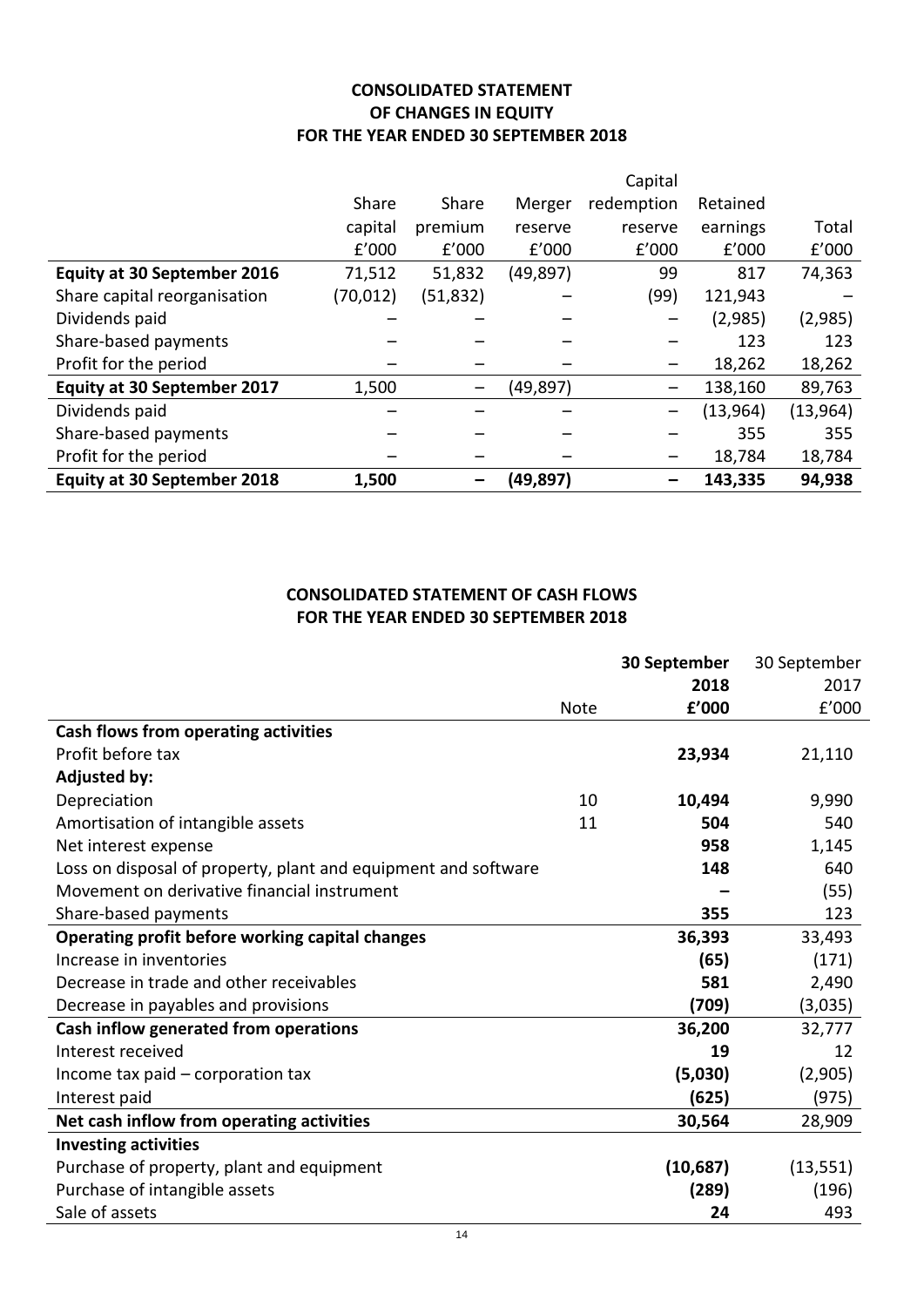| Net cash used in investing activities                    | (10, 952) | (13, 254) |
|----------------------------------------------------------|-----------|-----------|
| Cash flows from financing activities                     |           |           |
| Repayment of bank loan                                   | (1,500)   |           |
| Dividends paid                                           | (13, 964) | (2,985)   |
| Net cash flows used in financing activities              | (15, 464) | (2,985)   |
| Net change in cash and cash equivalents for the period   | 4,148     | 12,670    |
| Cash and cash equivalents at the beginning of the period | 21,894    | 9,224     |
| Cash and cash equivalents at the end of the period       | 26,042    | 21,894    |

## **NOTES TO THE FINANCIAL STATEMENTS**

### **1. General information**

The financial information set out above does not constitute the company's statutory accounts for the years ended 30 September 2018 or 2017, but is derived from these accounts. Statutory accounts for 2017 have been delivered to the registrar of companies, and those for 2018 will be delivered in due course. The auditor has reported on those accounts; their reports were (i) unqualified, (ii) did not include a reference to any matters which the auditor drew attention by way of emphasis without qualifying their report and (iii) did not contain a statement under section 498 (2) or (3) of the Companies Act 2006.

Hollywood Bowl Group plc (together with its subsidiaries, the Group) is a public limited company whose shares are publicly traded on the London Stock Exchange and is incorporated and domiciled in England and Wales. The registered office of the Parent Company is Focus 31, West Wing, Cleveland Road, Hemel Hempstead, HP2 7BW, United Kingdom. The registered Company number is 10229630.

The Group's principal activities are that of the operation of ten-pin bowling centres as well as the development of new centres and other associated activities.

The Directors of the Group are responsible for the consolidated Financial Statements.

# **2. Accounting policies**

# **Basis of preparation**

The consolidated Financial Statements have been prepared on a going concern basis under the historical cost convention as modified by the recognition of certain financial assets/liabilities (including derivative instruments) at fair value through the statement of comprehensive income.

Judgements made by the Directors, in the application of these accounting policies, that have significant effect on the Financial Statements and estimates with a significant risk of material adjustment in the next year are discussed below..

### **Critical accounting judgements**

Critical judgements are discussed below:

### *Accounting for the acquisition of amusement machines*

The Group, on an ongoing basis, obtains control over amusement machines using extended credit terms over 4 years. Management has concluded that these arrangements should be accounted for as the purchase of property, plant and equipment under IAS 16, with an associated creditor with respect to the extended credit, although the machines return to the supplier at the end of 4 years.

The risk with the amusement machine passes to the Group on completion of delivery and over the predominant useful life of the asset of 4 years. The contract grants rights that include the ability to select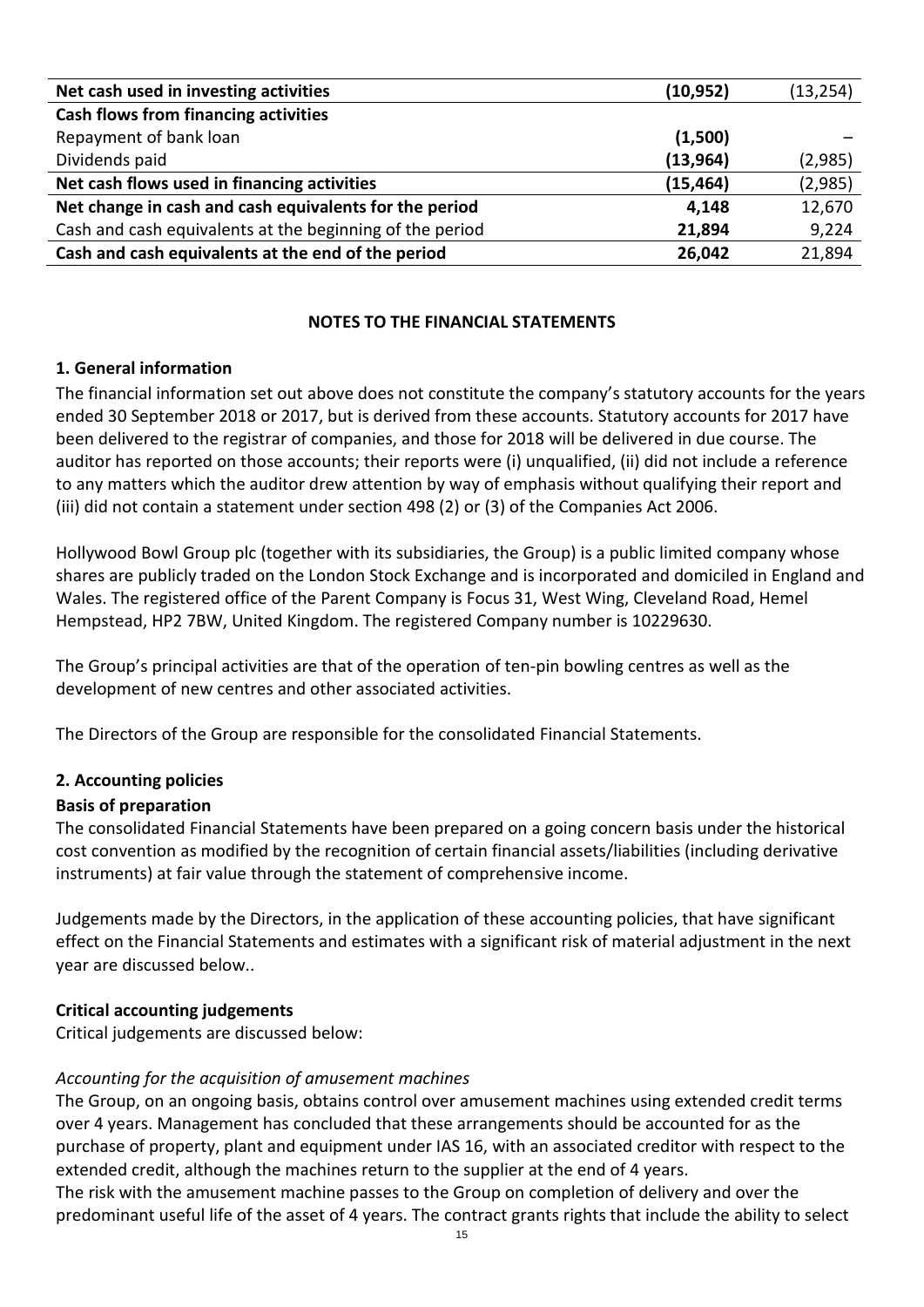the make and model of the machines as well as control the location and use. These machines are therefore recognised as an asset within property, plant and equipment, and not as a finance lease under IAS17, even though the machines are returned to the supplier at the end of the predominant useful life. The associated amount due to the supplier is recognised within current and non-current liabilities.

The total amount included within non-current liabilities at 30 September 2018 has been discounted during the current year resulting in a credit to property, plant and equipment of £219,000. The creditor balance of £3,366,000 at 30 September 2017 was not discounted and the effect of £139,000 is not considered material. Within the consolidated Group Statement of Cash Flows, cash repayments of the capital are included within purchases of property, plant and equipment in investing activities.

Accounting for this contract under IAS 17 Leases would result in the disclosure of a finance lease liability under debt within the consolidated balance sheet. The total cost recognised would not be materially different compared to the existing policy, as the impact of accounting for this contract as a finance lease would primarily affect balance sheet reclassifications as explained above. Within the consolidated Group Statement of Cash Flows, the cash repayments included within property, plant and equipment would be included as finance lease principal payments within financing activities rather than in the investing activities. The total cash payments would be the same under IAS 17.

# **Key sources of estimation uncertainty**

The key estimates about the future at the reporting period end that may have a significant risk of causing a material adjustment to the carrying amounts of assets and liabilities within the next financial year are discussed below:

# *Impairment of lanes and pinspotters*

The Group determines whether the lanes and pinspotters are impaired, based on the annual impairment assessment, or when there are specific indicators. The pinspotter machines have been in existence for over 40 years and form an integral part of the bowling activity. Whilst there have been technological advancements, in particular 'Pins on strings', management do not intend to replace all existing pinspotters with 'Pins on strings'. This is due to a number of factors including the fact that the 'Pins on strings' technology has not been proved financially or operationally to provide significant benefits in an existing centre where the skills to utilise and maintain the current pinspotters exist. However, should this view change in the future, this could result in an impairment charge being recorded in the financial statements, on account of pinspotters.

'Pins on strings' will be installed for all new builds given the space restrictions that tend to exist, the cost per square foot of space required for the older pinspotters, as well as the lower capital cost of these machines.

# **3. Reconciliation of operating profit to Group adjusted EBITDA**

|                                                                | 30 September | 30 September |
|----------------------------------------------------------------|--------------|--------------|
|                                                                | 2018         | 2017         |
|                                                                | f'000        | £'000        |
| Operating profit                                               | 24,892       | 22,201       |
| Depreciation (note 10)                                         | 10,494       | 9,990        |
| Amortisation (note 11)                                         | 504          | 540          |
| Loss on disposal of property, plant and equipment and software | 148          | 640          |
| (notes 10 and 11)                                              |              |              |
| <b>EBITDA</b>                                                  | 36,038       | 33,371       |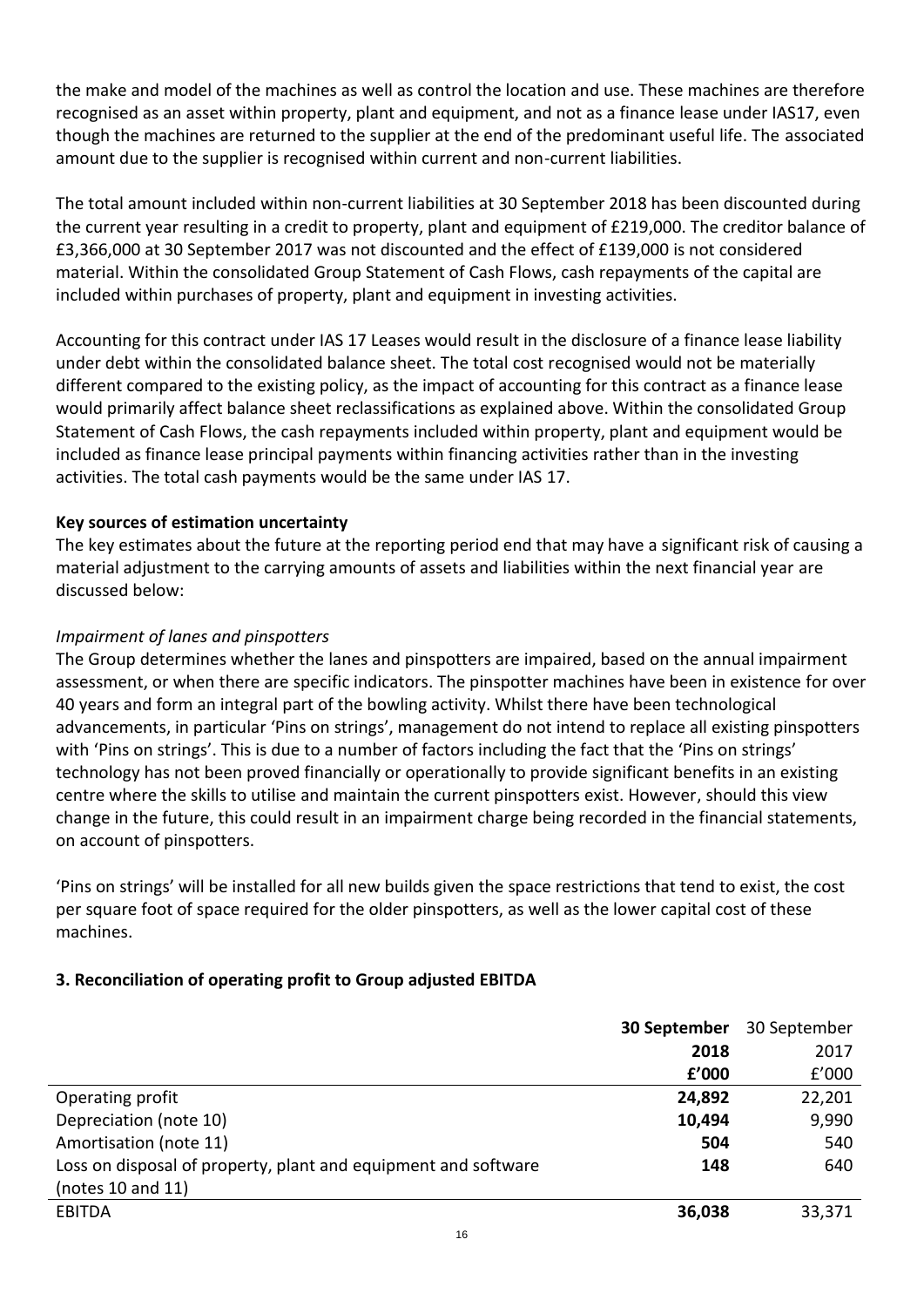| Exceptional items (note 4)   | ⊥⊥○    |  |
|------------------------------|--------|--|
| <b>Group adjusted EBITDA</b> | 36,156 |  |

Group adjusted EBITDA (earnings before interest, tax, depreciation and amortisation) reflects the underlying trade of the overall business. It is calculated as operating profit plus depreciation, amortisation and any exceptional costs.

Management use Group adjusted EBITDA as a key performance measure of the business and it is considered by management to be a measure investor's look at to reflect the underlying business.

#### **4. Exceptional items**

Exceptional items are disclosed separately in the Financial Statements where the Directors consider it necessary to do so to provide further understanding of the financial performance of the Group. They are material items or expenses that have been shown separately due to the significance of their nature or amount:

|                                                              | 30 September | 30 September |
|--------------------------------------------------------------|--------------|--------------|
|                                                              | 2018         | 2017         |
|                                                              | f'000        | f'000        |
| VAT rebate <sup>1</sup>                                      |              | 80           |
| IPO related expenses <sup>2</sup>                            |              | (102)        |
| Non-recurring expenditure on strategic projects <sup>3</sup> | (118)        | (100)        |
| Bank charges <sup>4</sup>                                    |              | (116)        |
| Dilapidations provision <sup>5</sup>                         |              | 235          |
|                                                              | (118)        | (3)          |

1 The Group was able to make a one-off retrospective reclaim in respect of overpaid VAT relating to customers who were 'no-shows' and children's shoe hire. This has been classified as other income in the consolidated statement of comprehensive income for the year ended 30 September 2017. The amount recognised in FY2017 relates to a historic claim for 'no shows' from FY2015 to FY2016.

2 Costs associated with the IPO of Hollywood Bowl Group plc on the London Stock Exchange on 21 September 2016. Costs include legal and accounting transaction fees along with corporate banking costs.

3 Costs (comprising legal and professional fees) relating to an aborted acquisition.

4 Card payment processing fees relating to prior periods that were not previously invoiced.

5 The release of a dilapidations provision for a site that was exited in FY2018 with no associated costs.

### **5. Profit from operations**

Profit from operations includes the following:

|                                                                | 30 September | 30 September |
|----------------------------------------------------------------|--------------|--------------|
|                                                                | 2018         | 2017         |
|                                                                | f'000        | f'000        |
| Amortisation of intangible assets                              | 504          | 540          |
| Depreciation of property, plant and equipment                  | 10,494       | 9,990        |
| <b>Operating leases:</b>                                       |              |              |
| - Property                                                     | 14,229       | 13,648       |
| – Other                                                        | 50           | 46           |
| Loss on disposal of property, plant and equipment and software | 148          | 640          |
| <b>Auditor's remuneration:</b>                                 |              |              |
| - Fees payable for audit of these financial statements         | 79           | 75           |
| Fees payable for other services                                |              |              |
| - Audit of subsidiaries                                        | 30           | 30           |
| - Review of interim financial statements                       | 25           | 22           |
| - Other services                                               | 3            | 2            |
|                                                                | 137          | 129          |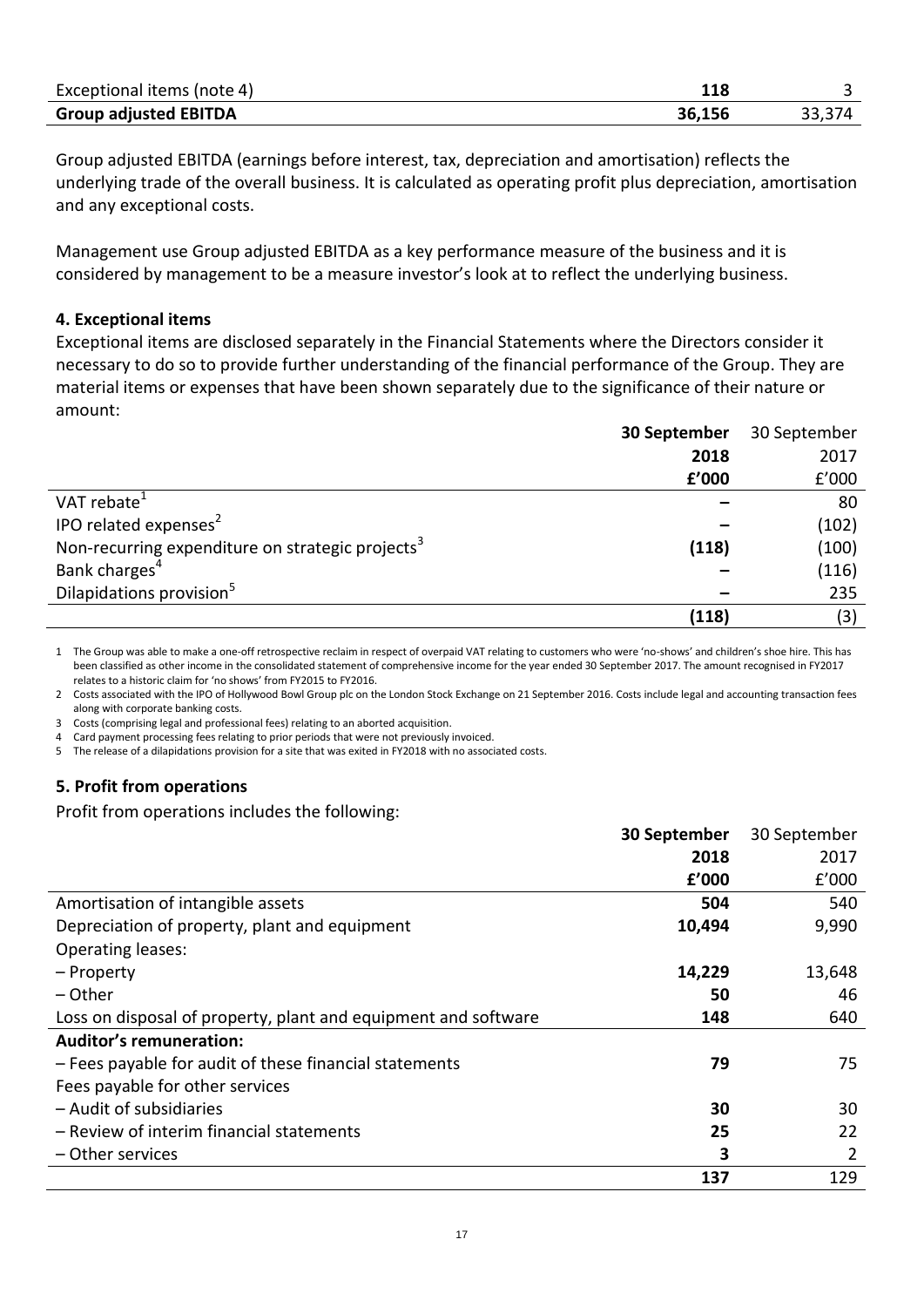# **6. Staff numbers and costs**

The average number of employees (including Directors) during the period was as follows:

|                    | 30 September | 30 September |
|--------------------|--------------|--------------|
|                    | 2018         | 2017         |
| <b>Directors</b>   | 6            | 6            |
| Administration     | 70           | 62           |
| Operations         | 1,968        | 1,887        |
| <b>Total staff</b> | 2,044        | 1,955        |

The cost of employees (including Directors) during the period was as follows:

|                         | 30 September | 30 September |
|-------------------------|--------------|--------------|
|                         | 2018         | 2017         |
|                         | £'000        | E'000        |
| Wages and salaries      | 25,435       | 24,651       |
| Social security costs   | 1,780        | 1,736        |
| Pension costs           | 261          | 180          |
| Shared-based payments   | 355          | 123          |
| <b>Total staff cost</b> | 27,831       | 26,690       |

# **7. Finance income and expenses**

|                                     | 30 September | 30 September |
|-------------------------------------|--------------|--------------|
|                                     | 2018         | 2017         |
|                                     | f'000        | f'000        |
| Interest on bank deposits           | 15           | 9            |
| Other interest                      | 3            |              |
| <b>Finance income</b>               | 18           | 12           |
|                                     |              |              |
| Interest on bank borrowings         | 910          | 1,091        |
| Unwinding of discount on provisions | 66           | 67           |
| <b>Finance expense</b>              | 976          | 1,158        |

### **8. Taxation**

|                                                   | 30 September | 30 September |
|---------------------------------------------------|--------------|--------------|
|                                                   | 2018         | 2017         |
|                                                   | f'000        | f'000        |
| The tax expense is as follows:                    |              |              |
| - UK corporation tax                              | 4,766        | 4,667        |
| - Adjustment in respect of prior years            | 643          | (335)        |
| Total current tax                                 | 5,409        | 4,332        |
| Deferred tax:                                     |              |              |
| Origination and reversal of temporary differences | (253)        | (820)        |
| Effect of changes in tax rates                    | 27           | 22           |
| Adjustment in respect of prior years              | (33)         | (686)        |
| Total deferred tax                                | (259)        | (1,484)      |
| <b>Total tax expense</b>                          | 5,150        | 2,848        |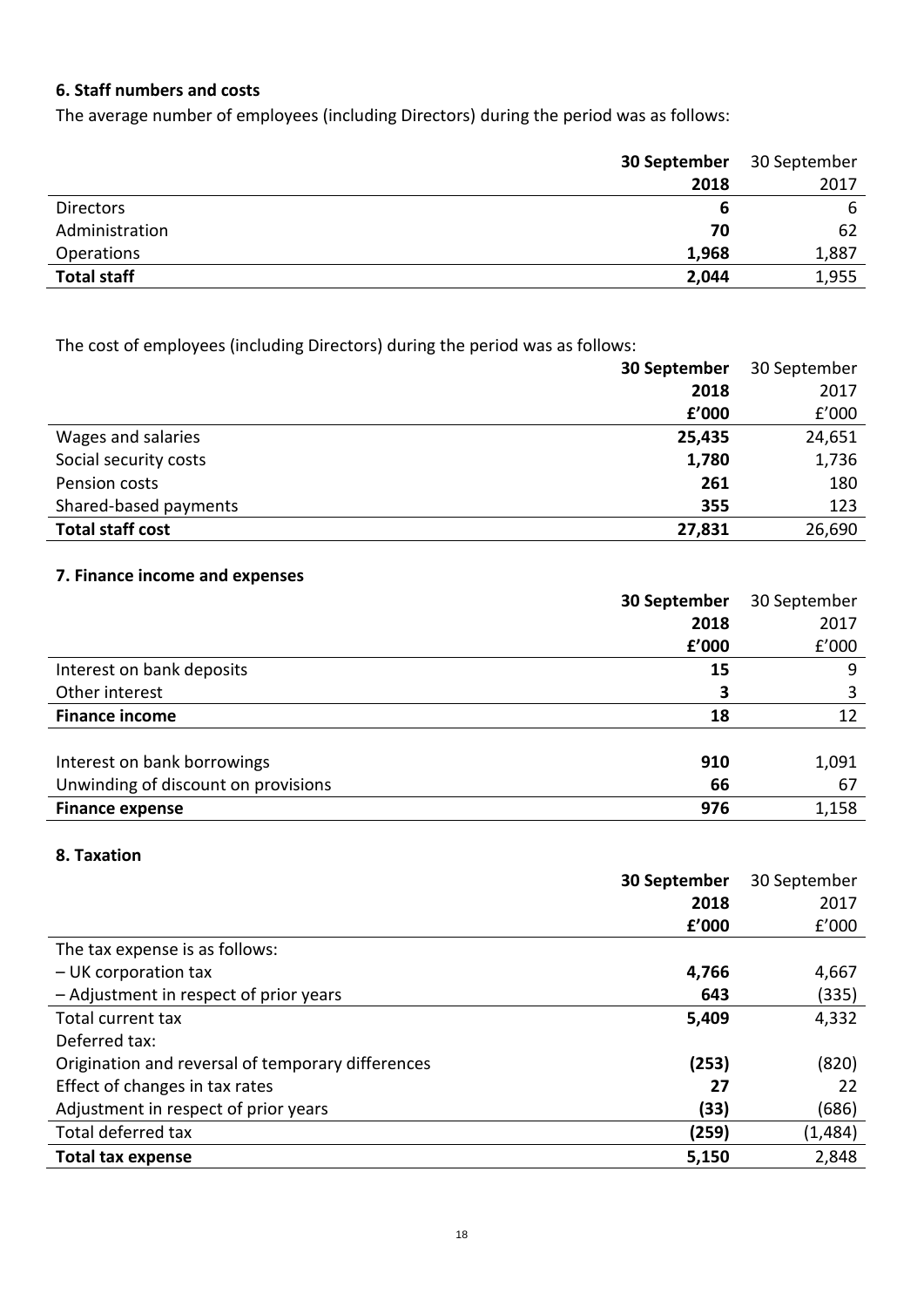# **Factors affecting current tax charge/(credit):**

The tax assessed on the profit for the period is different to the standard rate of corporation tax in the UK of 19 per cent (30 September 2017: 19.5 per cent). The differences are explained below:

|                                                            | 30 September | 30 September |
|------------------------------------------------------------|--------------|--------------|
|                                                            | 2018         | 2017         |
|                                                            | £'000        | f'000        |
| Profit excluding taxation                                  | 23,934       | 21,110       |
| Tax using the UK corporation tax rate of 19% (2017: 19.5%) | 4,547        | 4,116        |
| Change in tax rate on deferred tax balances                | 27           | 22           |
| Non-deductible expenses                                    | 13           | (235)        |
| Tax exempt revenues                                        | (47)         | (34)         |
| Adjustment in respect of prior years                       | 610          | (1,021)      |
| Total tax expense included in profit or loss               | 5,150        | 2,848        |

The Group's standard tax rate for the year ended 30 September 2018 was 19 per cent (30 September 2017: 19.5 per cent).

£577,000 of the adjustment in respect of prior years for current taxation relates to an expected Advance Thin Capitalisation Agreement tax liability. This is still being finalised with HMRC.

# **Factors that may affect future current and total tax charges**

A reduction in the UK corporation tax rate from 19 per cent to 17 per cent (effective from 1 April 2020) was substantively enacted on 15 September 2016. This will reduce the Group's future current tax charge accordingly and the deferred tax liability at 30 September 2018 has been calculated based on these rates.

### **9. Earnings per share**

Basic earnings per share is calculated by dividing the profit attributable to equity holders of Hollywood Bowl Group plc by the weighted average number of shares outstanding during the year, excluding invested shares held pursuant to Long Term Incentive Plans.

Diluted earnings per share is calculated by adjusting the weighted average number of ordinary shares outstanding to assume conversion of all dilutive potential ordinary shares. During the years ended 30 September 2018 and 30 September 2017, the Group had potentially dilutive shares in the form of unvested shares pursuant to Long Term Incentive Plans.

|                                                                 | 30 September | 30 September |
|-----------------------------------------------------------------|--------------|--------------|
|                                                                 | 2018         | 2017         |
| <b>Basic and diluted</b>                                        |              |              |
| Profit for the year after tax (£'000)                           | 18,784       | 18,262       |
| Basic weighted average number of shares in issue for the period | 150,000,000  | 150,000,000  |
| (number)                                                        |              |              |
| Adjustment for share awards                                     | 384,101      | 104,367      |
| Diluted weighted average number of shares                       | 150,384,101  | 150,104,367  |
| Basic earnings per share (pence)                                | 12.52        | 12.17        |
| Diluted earnings per share (pence)                              | 12.49        | 12.17        |

### **Adjusted underlying earnings per share**

Adjusted earnings per share is calculated by dividing adjusted underlying earnings after tax by the weighted average number of shares issued during the year.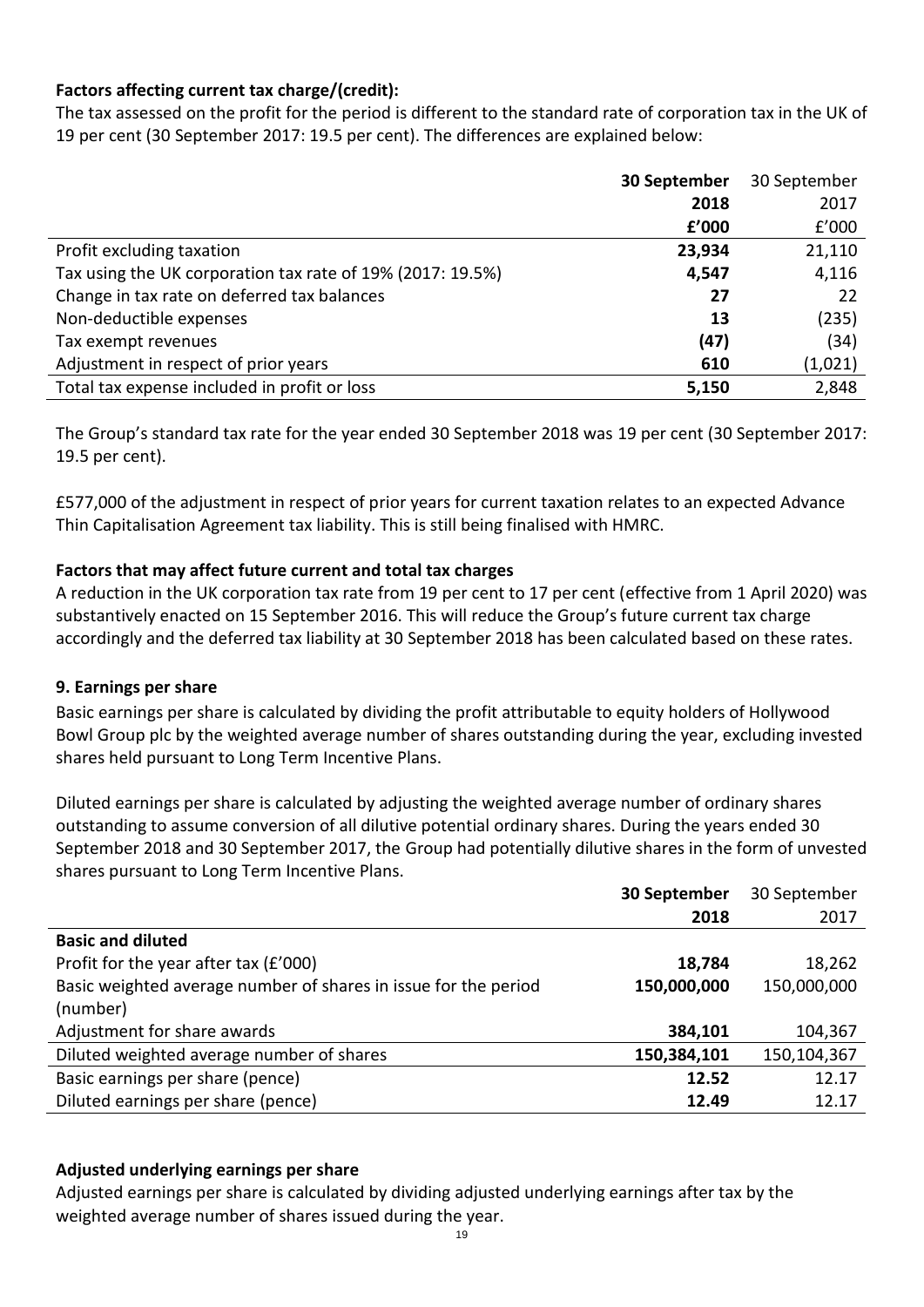| 30 September | 30 September |
|--------------|--------------|
| 2018         | 2017         |
| 18,902       | 18,256       |
| 12.60        | 12.17        |
| 12.57        | 12.16        |
|              |              |

Adjusted underlying earnings after tax is calculated as follows:

|                                            | 30 September | 30 September |
|--------------------------------------------|--------------|--------------|
|                                            | 2018         | 2017         |
|                                            | £'000        | f'000        |
| Profit before taxation                     | 23,934       | 21,110       |
| Exceptional items (note 4)                 | 118          |              |
| Adjusted underlying profit before taxation | 24,052       | 21,113       |
| Less taxation                              | (5, 150)     | (2,857)      |
| Adjusted underlying earnings after tax     | 18,902       | 18,256       |

# **10. Property, plant and equipment**

|                                  |           |           |             |           | Plant &    |          |
|----------------------------------|-----------|-----------|-------------|-----------|------------|----------|
|                                  | Long      | Short     |             |           | machinery, |          |
|                                  | leasehold | leasehold | Lanes and   | Amusement | fixtures   |          |
|                                  | property  | property  | pinspotters | machines  | and        | Total    |
|                                  | E'000     | f'000     | f'000       | E'000     | fittings   | £'000    |
| Cost                             |           |           |             |           |            |          |
| At 1 October 2016                | 1,224     | 10,349    | 7,390       | 11,439    | 20,938     | 51,340   |
| Additions                        | 27        | 5,921     | 512         | 2,716     | 4,375      | 13,551   |
| <b>Disposals</b>                 |           | (950)     |             | (1, 286)  | (3, 139)   | (5, 375) |
| At 30 September 2017             | 1,251     | 15,320    | 7,902       | 12,869    | 22,174     | 59,516   |
| Discounting of creditors arising |           |           |             | (68)      |            | (68)     |
| on assets purchased in prior     |           |           |             |           |            |          |
| years on extended credit terms   |           |           |             |           |            |          |
| (note 12)                        |           |           |             |           |            |          |
| Additions                        |           | 3,035     | 742         | 4,810     | 4,008      | 12,595   |
| <b>Disposals</b>                 |           | (44)      | (83)        | (2,699)   | (483)      | (3,309)  |
| At 30 September 2018             | 1,251     | 18,311    | 8,561       | 14,912    | 25,699     | 68,734   |
| <b>Accumulated depreciation</b>  |           |           |             |           |            |          |
| At 1 October 2016                | 110       | 3,311     | 3,442       | 6,050     | 1,163      | 14,076   |
| Depreciation charge              | 49        | 1,969     | 144         | 2,217     | 5,611      | 9,990    |
| <b>Disposals</b>                 |           | (697)     |             | (793)     | (2,769)    | (4, 259) |
| At 30 September 2017             | 159       | 4,583     | 3,586       | 7,474     | 4,005      | 19,807   |
| Depreciation charge              | 48        | 1,945     | 165         | 2,903     | 5,433      | 10,494   |
| <b>Disposals</b>                 |           | (36)      | (83)        | (2, 204)  | (321)      | (2,644)  |
| At 30 September 2018             | 207       | 6,492     | 3,668       | 8,173     | 9,117      | 27,657   |
| Net book value                   |           |           |             |           |            |          |
| At 30 September 2018             | 1,044     | 11,819    | 4,893       | 6,739     | 16,582     | 41,077   |
| At 30 September 2017             | 1,092     | 10,737    | 4,316       | 5,395     | 18,169     | 39,709   |
| At 30 September 2016             | 1,114     | 7,038     | 3,948       | 5,389     | 19,775     | 37,264   |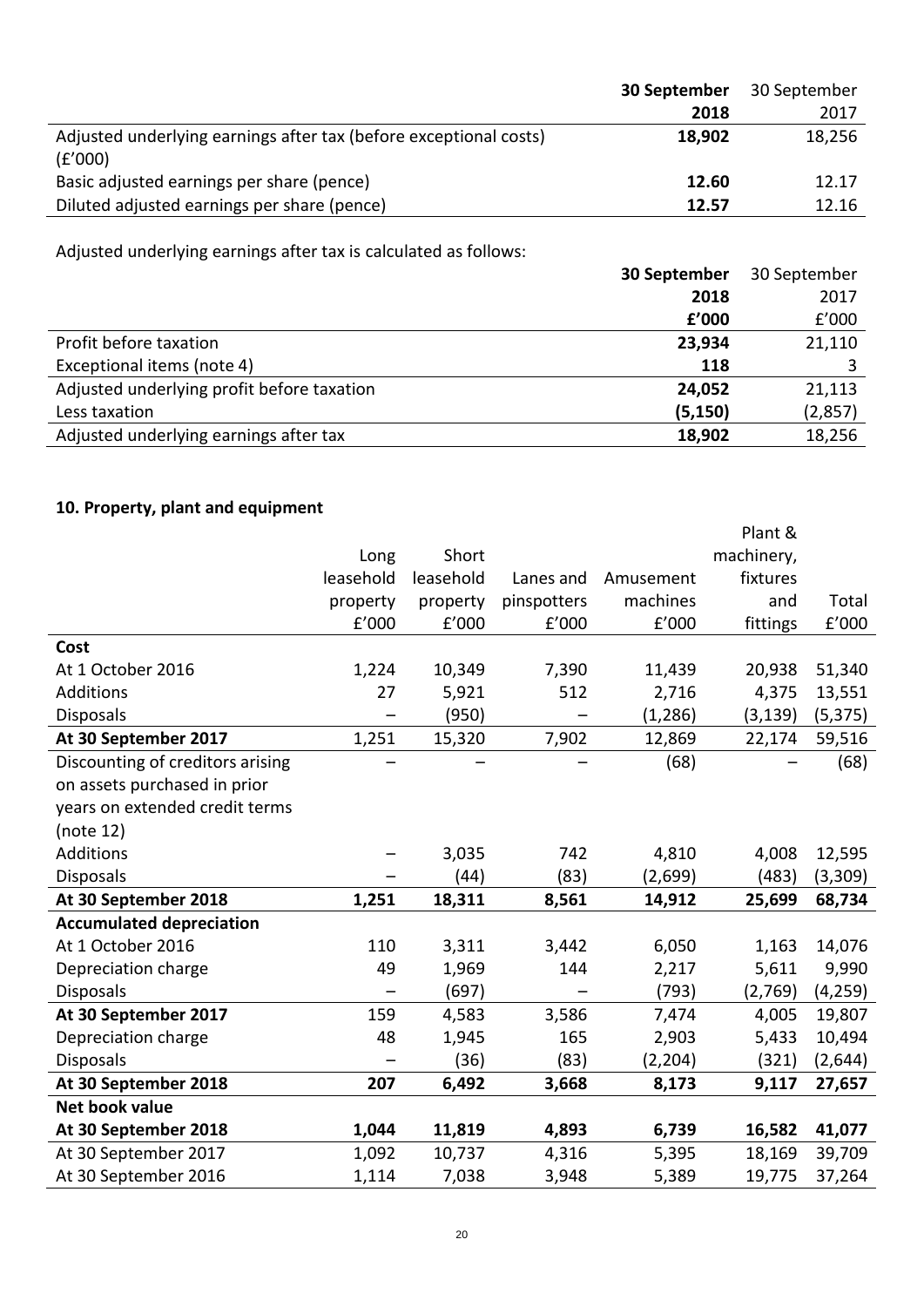Lanes and pinspotters have been disclosed as a separate item of property, plant and equipment in the comparative and current year to enable an improved understanding of what the property, plant and equipment comprises of. This disclosure enhancement has been done to enable an improved understanding of a key estimation uncertainty (note 2).

### **Impairment**

Impairment testing is carried out at the cash-generating unit (CGU) level on an annual basis. A CGU is the smallest identifiable group of assets that generates cash inflows that are largely independent of the cash inflows from other assets or groups of assets. Each individual centre is considered to be a CGU.

The Group determines whether property, plant and equipment are impaired when indicators of impairments exist or based on the annual impairment assessment. The annual assessment requires an estimate of the value in use of the CGU to which the property, plant and equipment are allocated.

### **11. Intangible assets**

|                                 | Goodwill | Brand <sup>1</sup> | Trademark <sup>1</sup> | Software | Total  |
|---------------------------------|----------|--------------------|------------------------|----------|--------|
|                                 | f'000    | £'000              | £'000                  | f'000    | f'000  |
| Cost                            |          |                    |                        |          |        |
| At 1 October 2016               | 75,034   | 3,360              | 802                    | 1,040    | 80,236 |
| Additions                       |          |                    |                        | 196      | 196    |
| <b>Disposals</b>                |          |                    |                        | (65)     | (65)   |
| At 30 September 2017            | 75,034   | 3,360              | 802                    | 1,171    | 80,367 |
| Additions                       |          |                    |                        | 289      | 289    |
| <b>Disposals</b>                |          |                    | (4)                    | (5)      | (9)    |
| At 30 September 2018            | 75,034   | 3,360              | 798                    | 1,455    | 80,647 |
| <b>Accumulated amortisation</b> |          |                    |                        |          |        |
| At 1 October 2016               |          | 348                | 116                    | 544      | 1,008  |
| Amortisation charge             |          | 168                | 51                     | 321      | 540    |
| <b>Disposals</b>                |          |                    |                        | (48)     | (48)   |
| At 30 September 2017            |          | 516                | 167                    | 817      | 1,500  |
| Amortisation charge             |          | 168                | 50                     | 286      | 504    |
| <b>Disposals</b>                |          |                    | (1)                    | (4)      | (5)    |
| At 30 September 2018            |          | 684                | 216                    | 1,099    | 1,999  |
| Net book value                  |          |                    |                        |          |        |
| At 30 September 2018            | 75,034   | 2,676              | 582                    | 356      | 78,648 |
| At 30 September 2017            | 75,034   | 2,844              | 635                    | 354      | 78,867 |
| At 30 September 2016            | 75,034   | 3,012              | 686                    | 496      | 79,228 |

1 This relates to the Hollywood Bowl brand and trademark only.

Impairment testing is carried out at the cash-generating unit (CGU) level on an annual basis. A CGU is the smallest identifiable group of assets that generates cash inflows that are largely independent of the cash inflows from other assets or groups of assets. Each individual centre is considered to be a CGU. However, for the purposes of testing goodwill for impairment, it is acceptable under IAS36 to group CGUs, in order to reflect the level at which goodwill is monitored by management. The whole Group is considered to be one CGU, for the purposes of goodwill impairment test, on the basis of the level at which goodwill is monitored by management and historical allocation of goodwill upon acquisition.

The recoverable amount of the CGU is determined based on a value-in-use calculation using cash flow projections based on financial budgets approved by the Board covering a three-year period. Cash flows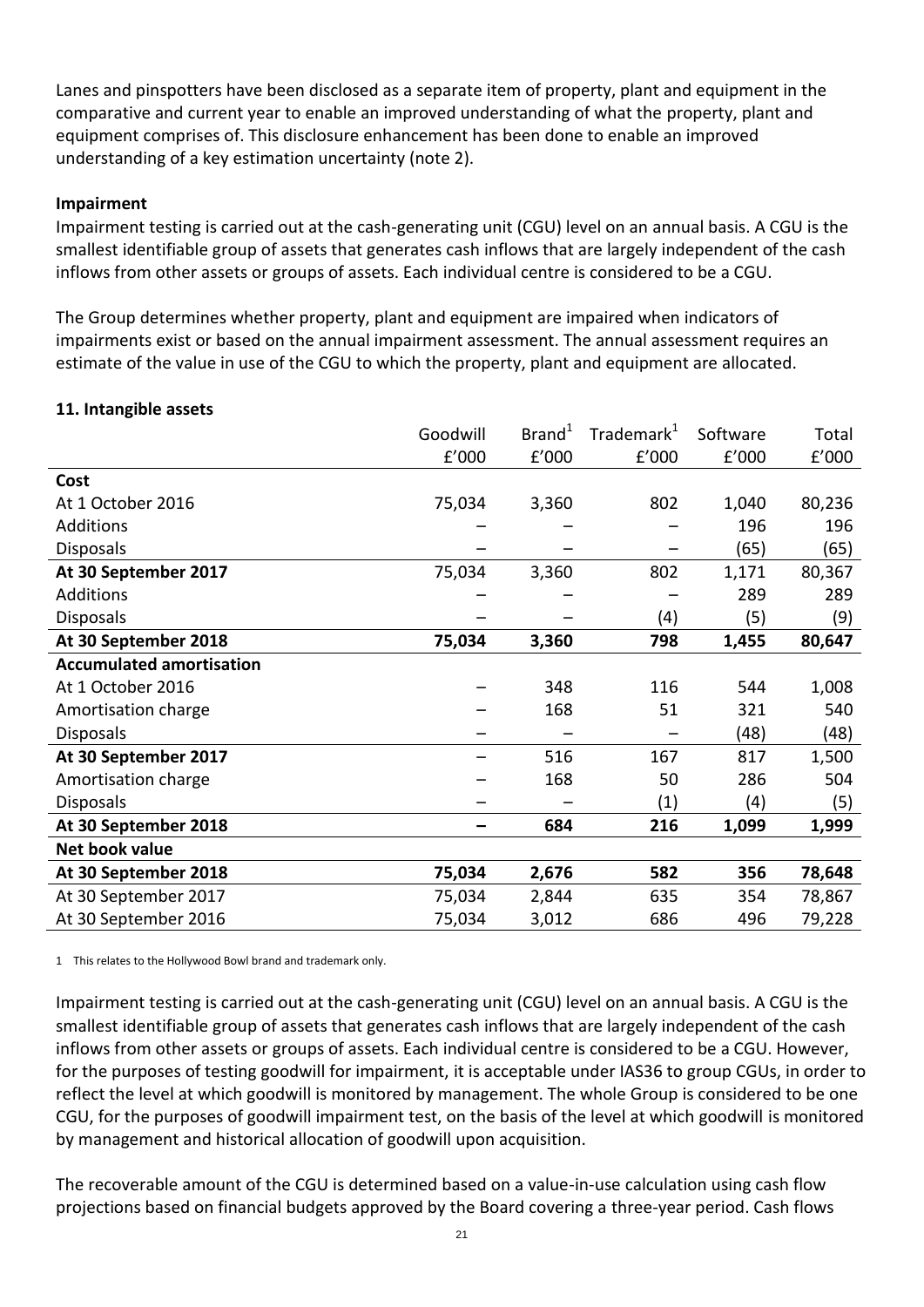beyond this period are extrapolated using the estimated growth rates stated in the key assumptions. The key assumptions used in the value-in-use calculations are:

|                         | 2018 | 2017 |
|-------------------------|------|------|
| Discount rate (pre-tax) | 8.7% | 8.9% |
| Growth rate             | 2.0% | 2.0% |

Discount rates reflect management's estimate of return on capital employed required and assessment of the current market risks. This is the benchmark used by management to assess operating performance and to evaluate future capital investment proposals. These discount rates are derived from the Group's weighted average cost of capital. Changes in the discount rates over the years are calculated with reference to latest market assumptions for the risk free rate, equity market risk premium and the cost of debt. Other assumptions also include the number of games and spend per game.

Based on these assumptions there is no impairment required.

Goodwill is tested for impairment on at least an annual basis, or more frequently if events or changes in circumstance indicate that the carrying value may be impaired. In the years under review management's value-in-use calculations have indicated no requirement to impair.

### **Sensitivity to changes in assumptions**

The estimates of the recoverable amounts associated with the CGU affords reasonable headroom over the carrying value.

Management have sensitised the key assumptions in the goodwill impairment tests and under both the base case and sensitised cases no impairment exists. The key assumptions used and sensitised were forecast growth rates and the discount rate, which were selected as they are the key variable elements of the value in use calculation.

A reduction of 1% or 2% in growth rates for each CGU or an increase in the discount rate applied to the cashflows of each CGU of 1% would not cause the carrying value to exceed its recoverable amount. Therefore, management believe that any reasonably possible change in the key assumptions would not result in an impairment charge.

### **12. Trade and other payables**

|                                | 30 September | 30 September |
|--------------------------------|--------------|--------------|
|                                | 2018         | 2017         |
|                                | f'000        | f'000        |
| <b>Current</b>                 |              |              |
| Trade payables                 | 3,548        | 3,534        |
| Other payables                 | 3,364        | 3,225        |
| Accruals and deferred income   | 7,091        | 7,298        |
| Taxation and social security   | 2,623        | 2,800        |
| Total trade and other payables | 16,626       | 16,857       |
|                                |              |              |
|                                | 30 September | 30 September |
|                                | 2018         | 2017         |
|                                | £'000        | f'000        |
| Non-current                    |              |              |
| Other payables                 | 7,616        | 6,145        |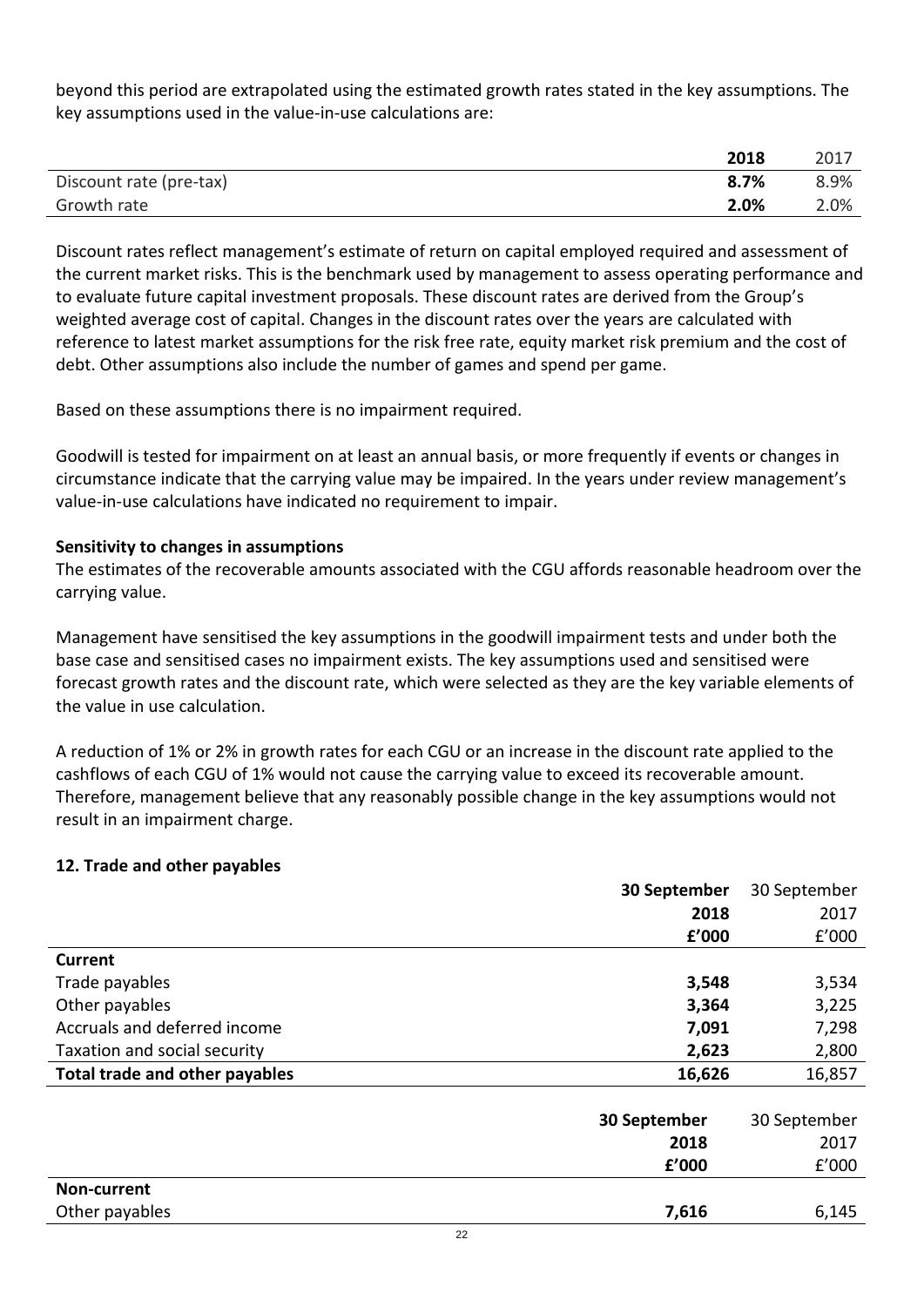Accruals and deferred income includes a staff bonus provision of £2,312,000 (2017: £2,730,000).

Non-current other payables include lease incentives received of £2,560,000 (30 September 2017: £2,780,000) which are expected to be released to the statement of comprehensive income on a straightline basis over the remaining term of each lease, which range from 1 to 25 years, and extended credit of £5,056,000 (30 September 2017: £3,365,000) from an amusement machine supplier. The total amount outstanding due to the amusement machine supplier as at 30 September 2018 is £8,133,000 (30 September 2017: £6,369,000), out of which £3,077,000 (30 September 2017: £3,003,000) is disclosed within the current liabilities. The balance as at 30 September 2017 was not discounted but the effect of discounting would not have been material.

# **13. Loans and borrowings**

|                                  | 30 September | 30 September |
|----------------------------------|--------------|--------------|
|                                  | 2018         | 2017         |
|                                  | £'000        | f'000        |
| <b>Current</b>                   |              |              |
| Bank loan                        | 1,380        | 1,380        |
| Borrowings (less than 1 year)    | 1,380        | 1,380        |
| Non-current                      |              |              |
| Bank loan                        | 26,763       | 28,143       |
| Borrowings (greater than 1 year) | 26,763       | 28,143       |
| <b>Total borrowings</b>          | 28,143       | 29,523       |

Bank borrowings have the following maturity profile:

|                         | 30 September | 30 September |
|-------------------------|--------------|--------------|
|                         | 2018         | 2017         |
|                         | f'000        | f'000        |
| Due in less than 1 year | 1,500        | 1,500        |
| Less issue costs        | (120)        | (120)        |
|                         | 1,380        | 1,380        |
| Due 2 to 5 years        | 27,000       | 28,500       |
| Due over 5 years        |              |              |
| Less issue costs        | (237)        | (357)        |
| Total borrowings        | 28,143       | 29,523       |

The bank loans are secured by a fixed and floating charge over all assets. The loans carry interest at LIBOR plus a variable margin.

|                                      | 30 September | 30 September |
|--------------------------------------|--------------|--------------|
|                                      | 2018         | 2017         |
|                                      | f'000        | f'000        |
| Loans and borrowings brought forward | 29,523       | 29,643       |
| Repayment during the year            | 1,500        |              |
| Amortisation of issue costs          | (120)        | (120)        |
| Loans and borrowings carried forward | 28,143       | 29,523       |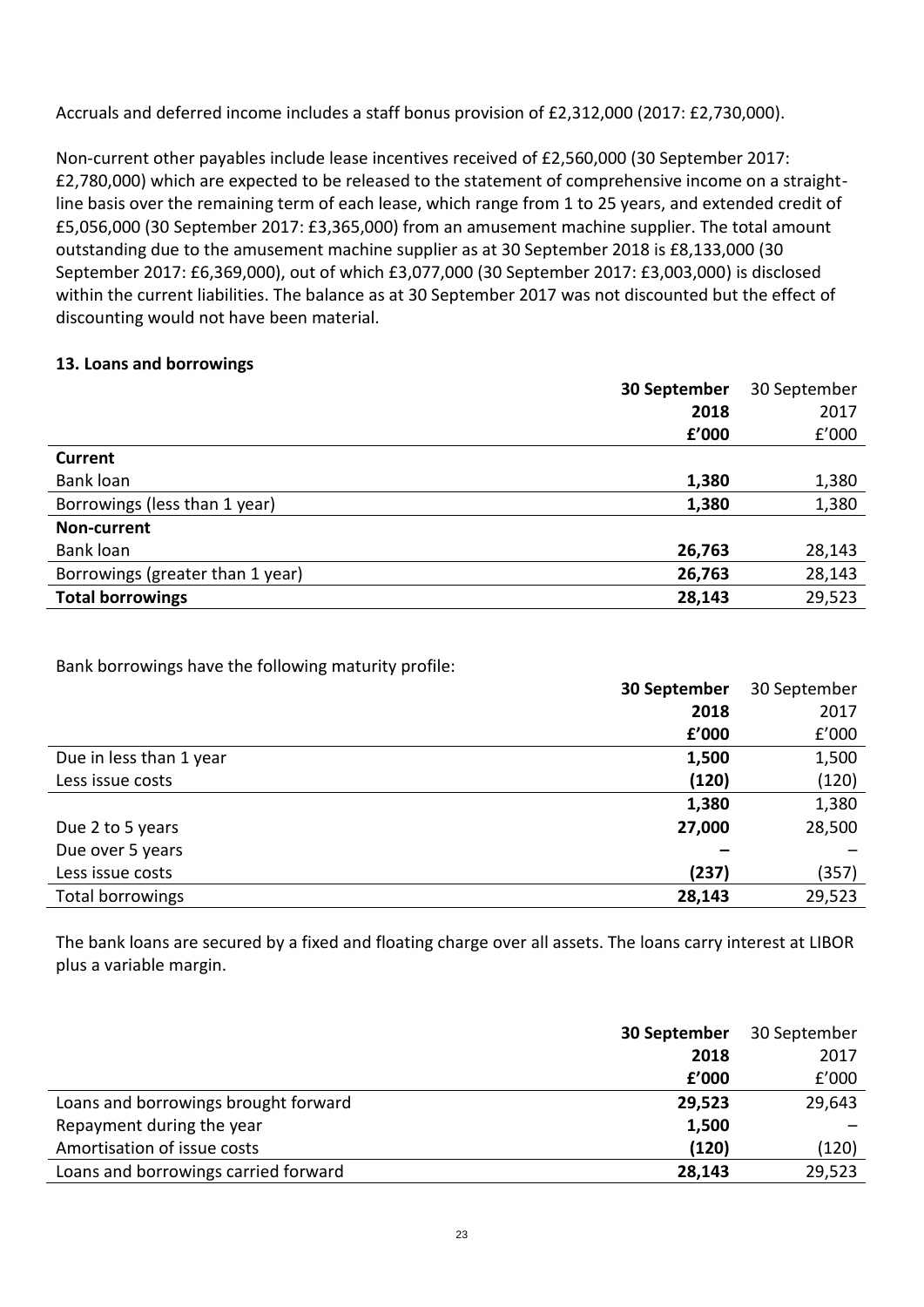On 21 September 2016, the Group entered into a £30m facility with Lloyds Bank plc. This facility is due for repayment in instalments over a five-year period up to the expiry date of 20 September 2021. The first repayment of £0.75m was due 31 December 2017, and every six months up to 31 December 2020. The remaining balance of £24.75m will be repayable at the expiry date of 20 September 2021. As at 30 September 2018, the outstanding loan balance, excluding the amortisation of issue costs, was £28,500,000 (30 September 2017: £30,000,000). In addition, the Group had an undrawn £5m revolving credit facility and undrawn £5m capex facility at 30 September 2018 and 30 September 2017. All loans carry interest at LIBOR plus a margin, which varies in accordance with the ratio of net debt divided by EBITDA and cash flow cover. The margin at 30 September 2018 was 1.75 per cent and at 30 September 2017 was 2.25 per cent.

# **14. Related party transactions**

# **30 September 2018**

During the period here were no transactions with related parties.

### **30 September 2017**

During the period Epiris Managers LLP charged a management fee of £25,000 to the Group.

# **15. Dividends paid and proposed**

|                                                                     | 30 September | 30 September |
|---------------------------------------------------------------------|--------------|--------------|
|                                                                     | 2018         | 2017         |
|                                                                     | f'000        | f'000        |
| The following dividends were declared and paid by the Group         |              |              |
| Final dividend year ended 30 September 2016 - 0.19p per Ordinary    |              | 285          |
| share                                                               |              |              |
| Interim dividend year ended 30 September 2017 - 1.8p per Ordinary   |              | 2,700        |
| share                                                               |              |              |
| Final dividend year ended 30 September 2017 - 3.95p per Ordinary    | 5,925        |              |
| share                                                               |              |              |
| Special dividend year ended 30 September 2017 – 3.33p per Ordinary  | 4,995        |              |
| share                                                               |              |              |
| Interim dividend year ended 30 September 2018 - 2.03p per Ordinary  | 3,044        |              |
| share                                                               |              |              |
|                                                                     | 13,964       | 2,985        |
| Proposed for approval by shareholders at AGM (not recognised as a   |              |              |
| liability at 30 September 2018)                                     |              |              |
| Final dividend year ended 30 September $2018 - 4.23$ p per Ordinary | 6,347        | 5,925        |
| share (2017: 3.95p)                                                 |              |              |
| Special dividend year ended 30 September 2018 - 4.33 p per Ordinary | 6,495        | 4,995        |
| share (2017: 3.33p)                                                 |              |              |

# **Responsibility statement of the Directors**

The following statement will be contained in the 2018 Annual Report and Accounts

We confirm that to the best of our knowledge: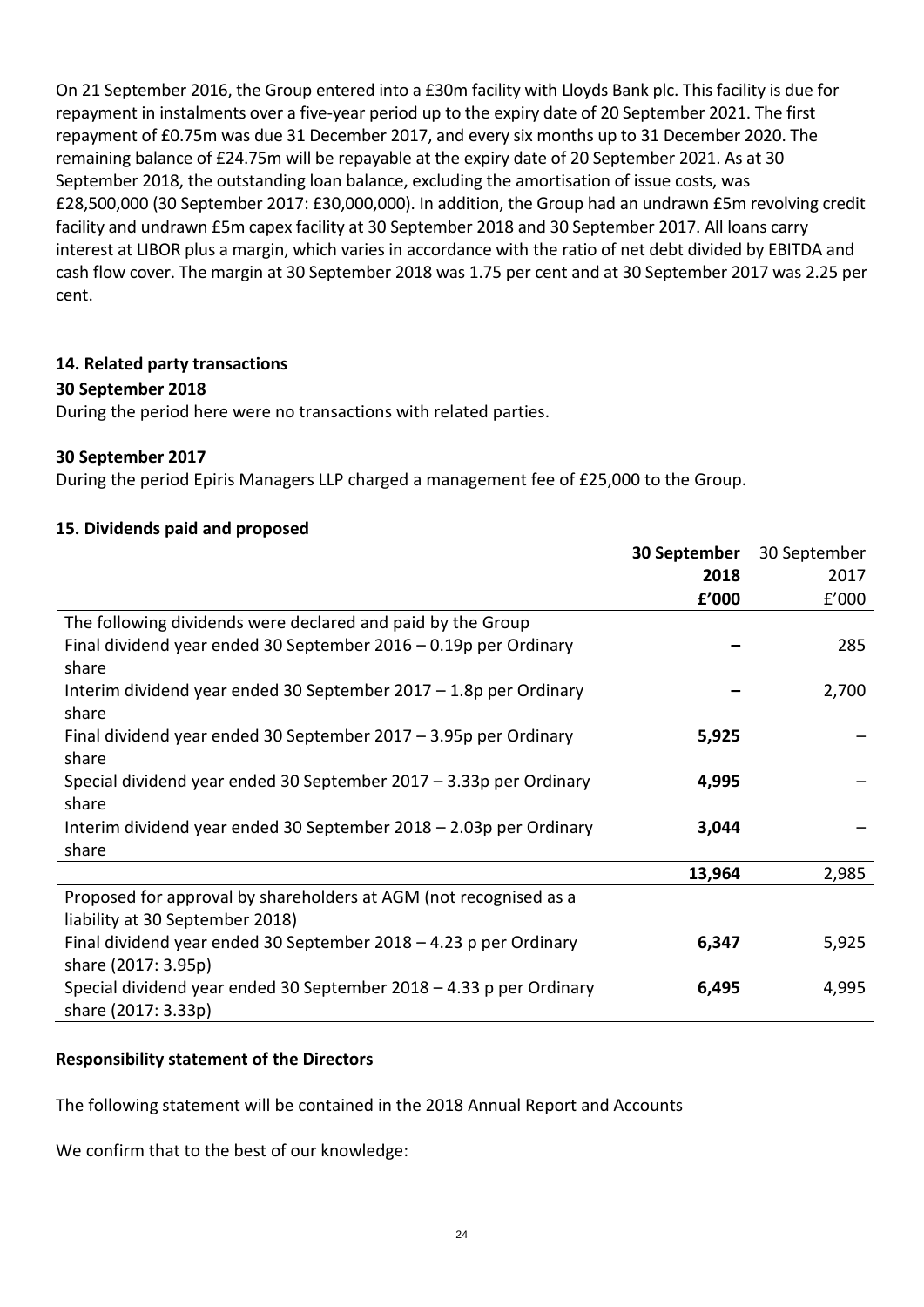the Financial Statements, prepared in accordance with the applicable set of accounting standards, give a true and fair view of the assets, liabilities, financial position and profit or loss of the Company and the undertakings included in the consolidation taken as a whole; and

the Strategic Report includes a fair review of the development and performance of the business and the position of the issuer and the undertakings included in the consolidation taken as a whole, together with a description of the principal risks and uncertainties that they face.

We consider the Annual Report and Accounts, taken as a whole, is fair, balanced and understandable and provides the information necessary for shareholders to assess the Group's position and performance, business model and strategy.

On behalf of the Board

**Stephen Burns Laurence Keen Chief Executive Officer Chief Financial Officer 10 December 2018 10 December 2018**

#### **PRINCIPAL RISKS** Effective risk management

### **Our approach to risk**

When we look at risk, we specifically consider the effects it could have on our business model, our culture and therefore our ability to deliver our long-term strategic purposes.

We consider both short- and long-term risks within a timeframe of up to three years. We consider social, governance and environmental risks as well as financial risks.

### **Risk appetite**

This describes the amount of risk we are willing to tolerate as a business. We have a higher appetite for risks around a clear opportunity to deliver on the strategy of the business.

We have a very low appetite for, and tolerance of, risks that have a downside only, particularly when they could adversely impact health and safety or our value, culture or business model.

#### **Our risk management process**

The Board is ultimately responsible for ensuring that a robust risk management process is in place and that it is being adhered to. The main steps in this process are:

- Department heads formally review their risks on a six-monthly basis to compile their department risk register. They consider the impact each risk they are managing could have on the department and overall business, as well as the mitigating controls in place. They assess the likelihood and impact of each risk.
- The Executive team reviews each departmental risk register. Any risks which are deemed to have a level above our appetite are added to/retained on the Group Risk Register (GRR). The GRR provides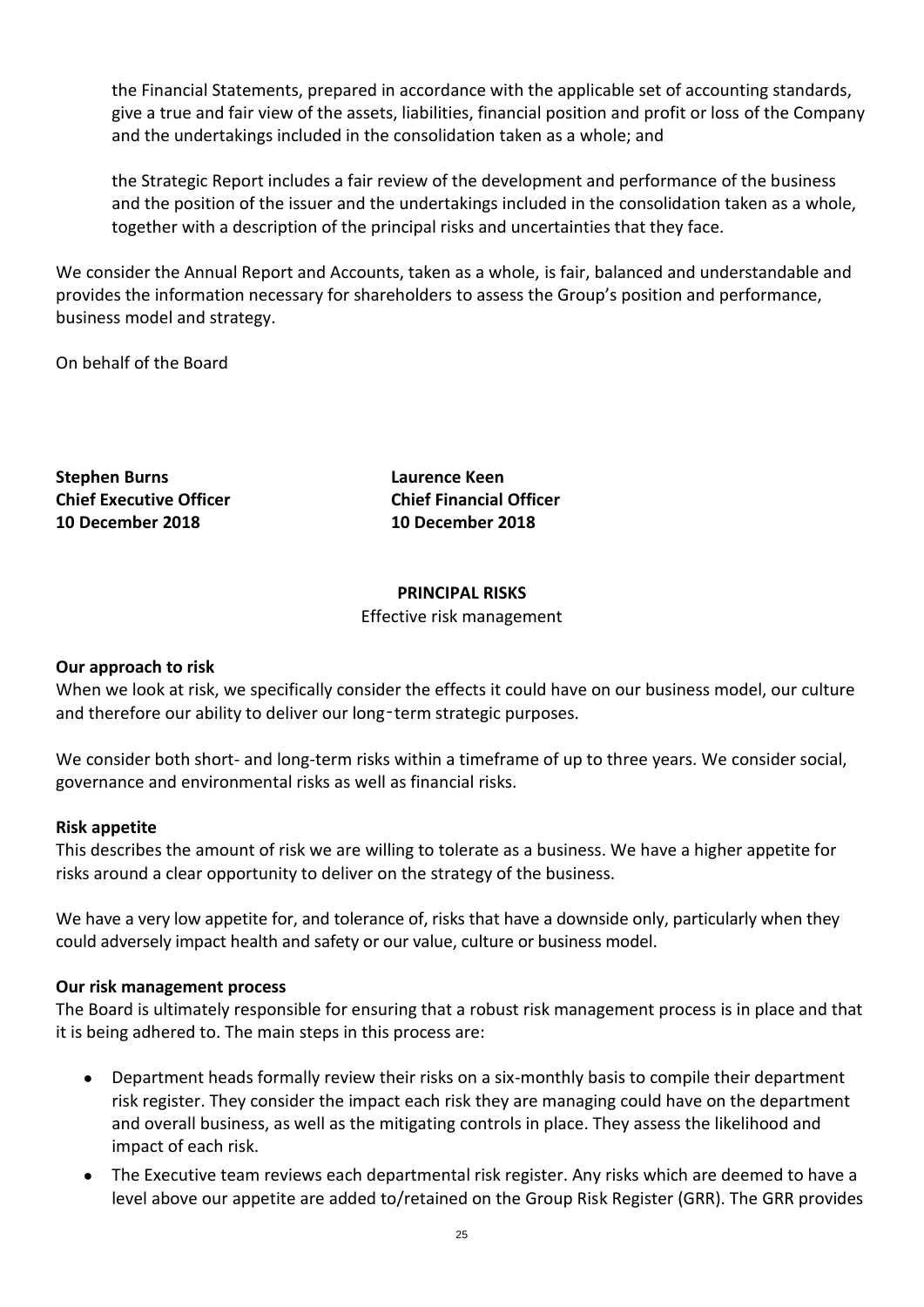an overview of these risks and how they are being managed. The GRR also includes any risks the Executive team is managing at a Group level. The Executive team determines mitigation plans for the Board to review.

- The Board challenges and agrees the Group's key risk, appetite and mitigation actions twice yearly and uses its findings to finalise the Group's principal risks.
- The principal risks are taken into account in the Board's consideration of long-term viability as outlined in the viability statement.
- Risks and uncertainties of which we are unaware, or which we currently believe are immaterial, may have an adverse effect on the Group.

### **Risk management activities**

Risks are identified via operational reviews by senior management; internal audits; control environments; our whistleblowing helpline; and independent project analysis.

The internal audit team provides independent assessment of the operation and effectiveness of the risk framework and process in centres, including the effectiveness of the controls, reporting of risks and reliability of checks by management.

We have undertaken an extensive review of the organisation's risk profile to verify that all risks have been identified and considered by management.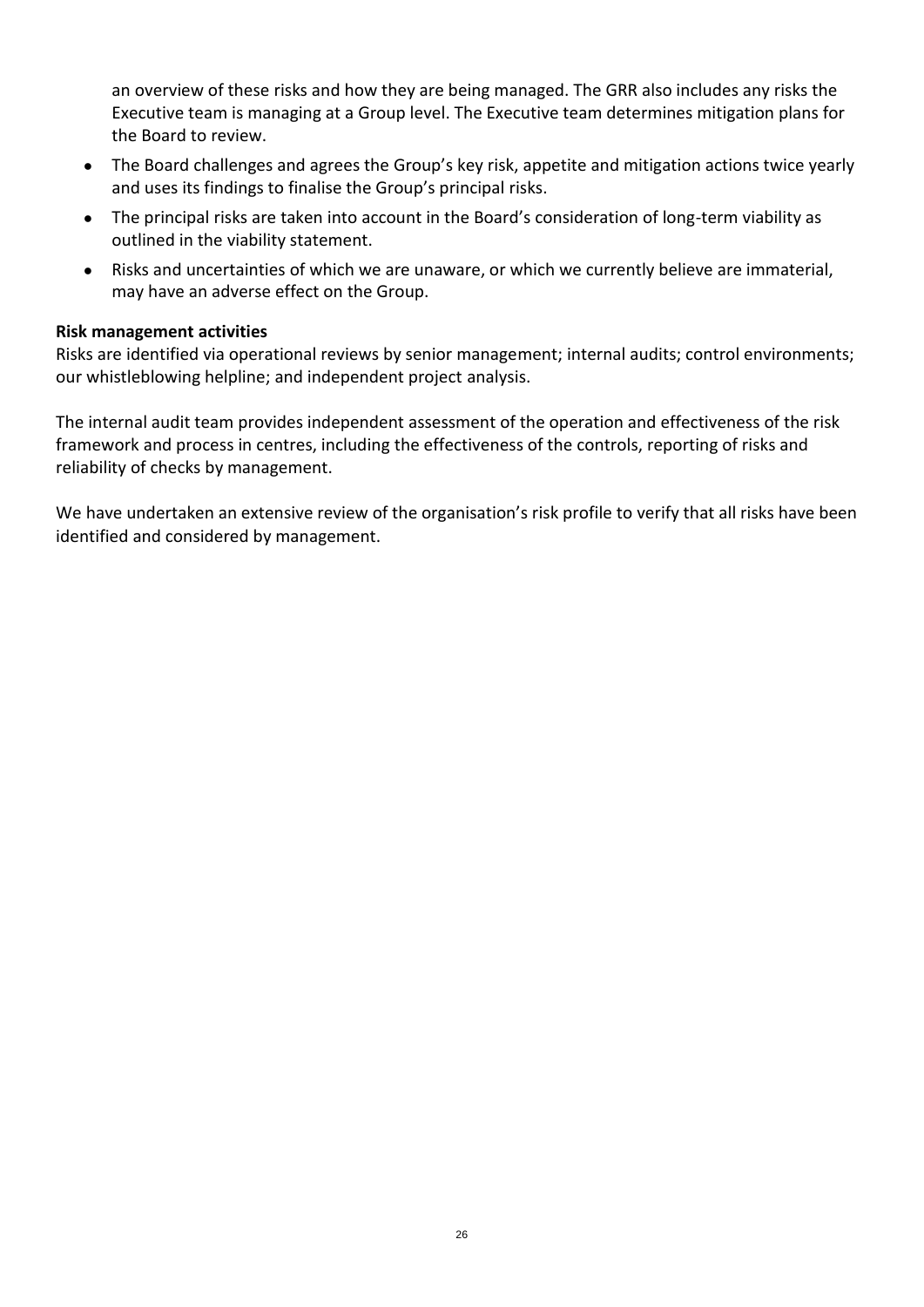**Trend change**  $\bullet$ 

| Λ<br>Increasing |
|-----------------|
|-----------------|

 $\bigcirc$  Unchanged

**D** Decreasing

| Risk type            | <b>Risk and Impact</b>                                                                                                                                                                                                                                                                           | <b>Mitigating factors</b>                                                                                                                                                                                                                                                                                                                                                                                                                                                                                                                                                                                                                                                  |
|----------------------|--------------------------------------------------------------------------------------------------------------------------------------------------------------------------------------------------------------------------------------------------------------------------------------------------|----------------------------------------------------------------------------------------------------------------------------------------------------------------------------------------------------------------------------------------------------------------------------------------------------------------------------------------------------------------------------------------------------------------------------------------------------------------------------------------------------------------------------------------------------------------------------------------------------------------------------------------------------------------------------|
| <b>FINANCIAL 1</b>   | Adverse economic<br>conditions may affect<br>Group results.<br>A decline in spend on<br>discretionary leisure<br>activity could lead to<br>a reduction in profits.                                                                                                                               | The Board is comfortable that the majority of locations are based in high-<br>$\bullet$<br>footfall areas which should stand up to a recessionary decline. This continues<br>to be a focus as can be seen by the new centre openings and their<br>performance. Both Southampton and Derby have EBITDA performance in<br>excess of £600,000 in year one and continue to provide strong returns.<br>A focus on opening new centres only with appropriate property costs<br>$\bullet$<br>remains high on the new-opening agenda.<br>The implementation of dynamic pricing has resulted in higher spend per<br>$\bullet$<br>game and a small increase in people booking early. |
| <b>FINANCIAL 2</b>   | Adversely impacted<br>by a failure to review<br>funding arrangements<br>when they become<br>due, or a failure to<br>meet banking<br>covenants.<br>Covenant breach<br>would result in a<br>review of banking<br>arrangements and<br>potential liquidity<br>issues.                                | The Group has considerable headroom on the current facility with net debt<br>and cash flow cover significantly below its covenant levels, as shown in the<br>monthly Board packs. We prepare short-term and long-term cash flow,<br>EBITDA and covenant forecasts to ensure risks are identified early. Tight<br>controls exist over the approval for capex and expenses.<br>The special dividends for FY2017 and proposed special dividend for FY2018<br>$\bullet$<br>are excluded from the covenant test for cash flow cover, as agreed with<br>the Group's lender.                                                                                                      |
| <b>OPERATIONAL 1</b> | Failure in the stability<br>$\bullet$<br>or availability of<br>information through<br>IT systems could<br>affect Group business<br>and operations.<br>Customers not being<br>able to book through<br>website. Inaccuracy of<br>data could lead to<br>incorrect business<br>decisions being made. | All core systems are backed up to our Disaster Recovery Centre.<br>٠<br>The reservation/CRM systems, provided by a third party, are hosted by<br>$\bullet$<br>Microsoft Azure Cloud for added resilience and performance. This also has<br>full business continuity provision.                                                                                                                                                                                                                                                                                                                                                                                             |
| <b>OPERATIONAL 2</b> | <b>Operational business</b><br>failures from key<br>suppliers (non-IT).<br>Unable to provide<br>customers with a full<br>experience.                                                                                                                                                             | The Group has key suppliers in food and drink under contract to tight service<br>$\bullet$<br>level agreements (SLAs). Other suppliers that know our business could be<br>introduced, if needed, at short notice. Centres hold between 14 and 21 days<br>of food, drink and amusement product. Regular reviews and updates are<br>held with external partners to identify any perceived risk and its resolution.                                                                                                                                                                                                                                                           |
| <b>OPERATIONAL 3</b> | Any disruption which<br>affects Group<br>relationship with<br>amusement suppliers.<br>Customers would be<br>unable to utilise a<br>core offer in the<br>centres.                                                                                                                                 | Regular key supplier meetings between our Product Director, and Namco<br>and Gamestech. There are biannual meetings between the CEO, CFO and<br>Namco.<br>New Gamestec and Namco contracts, with an expiry date of September<br>٠<br>2022, have been signed.                                                                                                                                                                                                                                                                                                                                                                                                               |
| <b>OPERATIONAL 4</b> | Loss of key personnel<br>- centre managers.<br>Lack of direction at<br>centre level with<br>effect on customers.                                                                                                                                                                                 | The Group runs centre manager in training (CMIT) and assistant manager in<br>$\bullet$<br>training (AMIT) programmes annually, which identify potential centre talent<br>and develop staff ready for these roles. CMITs run centres, with assistance<br>from the regional support manager as well as experienced centre managers<br>from across the region, when a vacancy needs to be filled at short notice.<br>The centre manager bonus scheme has been reviewed this year to ensure<br>$\bullet$                                                                                                                                                                       |